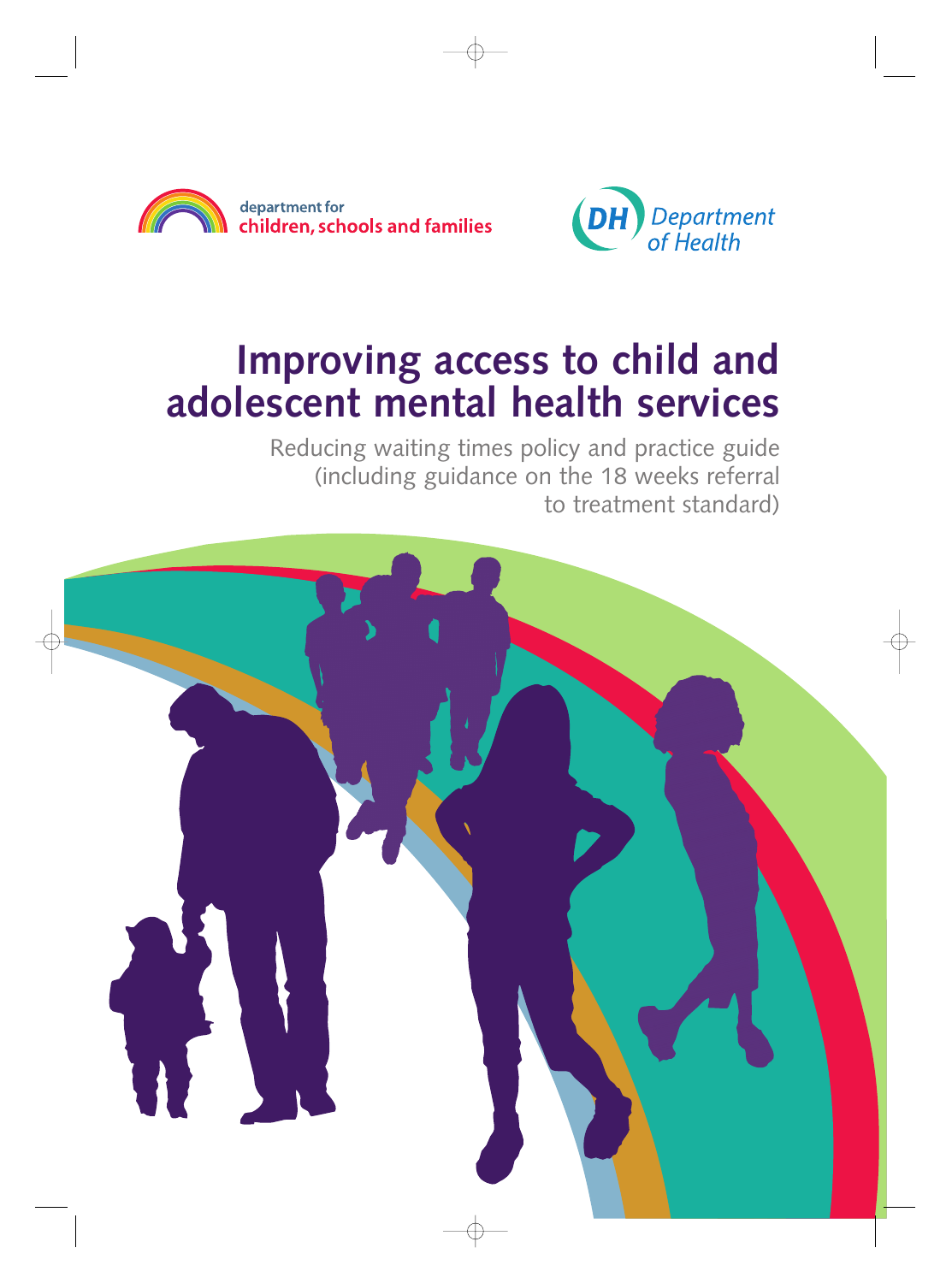| DH INFORMATION READER BOX  |                                                                                                                                                                                                                                                                                                                                                         |
|----------------------------|---------------------------------------------------------------------------------------------------------------------------------------------------------------------------------------------------------------------------------------------------------------------------------------------------------------------------------------------------------|
| Policy                     | Estates                                                                                                                                                                                                                                                                                                                                                 |
| HR / Workforce             | Commissioning                                                                                                                                                                                                                                                                                                                                           |
| Management                 | <b>IM &amp; T</b>                                                                                                                                                                                                                                                                                                                                       |
| Planning / Performance     | Finance                                                                                                                                                                                                                                                                                                                                                 |
| Clinical                   | Social Care / Partnership Working                                                                                                                                                                                                                                                                                                                       |
| <b>Document Purpose</b>    | <b>Best Practice Guidance</b>                                                                                                                                                                                                                                                                                                                           |
| <b>Gateway Reference</b>   | 12032                                                                                                                                                                                                                                                                                                                                                   |
| <b>Title</b>               | Improving access to child and adolescent mental health services: Reducing waiting<br>times policy and practice guide (including guidance on the 18 week referral to<br>treatment standard)                                                                                                                                                              |
| Author                     | DH/Childrens Mental Health DCSF/Childrens Mental Health                                                                                                                                                                                                                                                                                                 |
| <b>Publication Date</b>    | 01 Aug 2009                                                                                                                                                                                                                                                                                                                                             |
| <b>Target Audience</b>     | PCT CEs, NHS Trust CEs, SHA CEs, Care Trust CEs, Foundation Trust CEs,<br>Directors of Children's SSs, Childrens Commissioners in PCTs and LAs, Managers of<br>Child and Adolescent Mental Health Services                                                                                                                                              |
| <b>Circulation List</b>    | Communications Leads, Voluntary Organisations/NDPBs                                                                                                                                                                                                                                                                                                     |
| <b>Description</b>         | This joint DH/DCSF quide states how the 18 weeks referral to treatment standard.<br>(NHS Operating Framework for 2009/10) applies to non-emergency consultant-led<br>CAMHS services and pathways. This guide does not set any new standards or<br>targets.It shows how accessible low-wait CAMHS can be achieved and provides<br>good practice examples |
| <b>Cross Ref</b>           | Children and Young People in Mind: the final report of the CAMHS Review                                                                                                                                                                                                                                                                                 |
| <b>Superseded Docs</b>     | N/A                                                                                                                                                                                                                                                                                                                                                     |
| <b>Action Required</b>     | N/A                                                                                                                                                                                                                                                                                                                                                     |
| Timing                     | N/A                                                                                                                                                                                                                                                                                                                                                     |
| <b>Contact Details</b>     | Colin Startup<br>Children, Families & Maternity<br>Department of Health<br>Wellington House (Area 211)<br>133-155 Waterloo Road<br>London SE1 8UG<br>020 7972 4207<br>colin.startup@dh.gsi.gov.uk                                                                                                                                                       |
| <b>For Recipient's Use</b> |                                                                                                                                                                                                                                                                                                                                                         |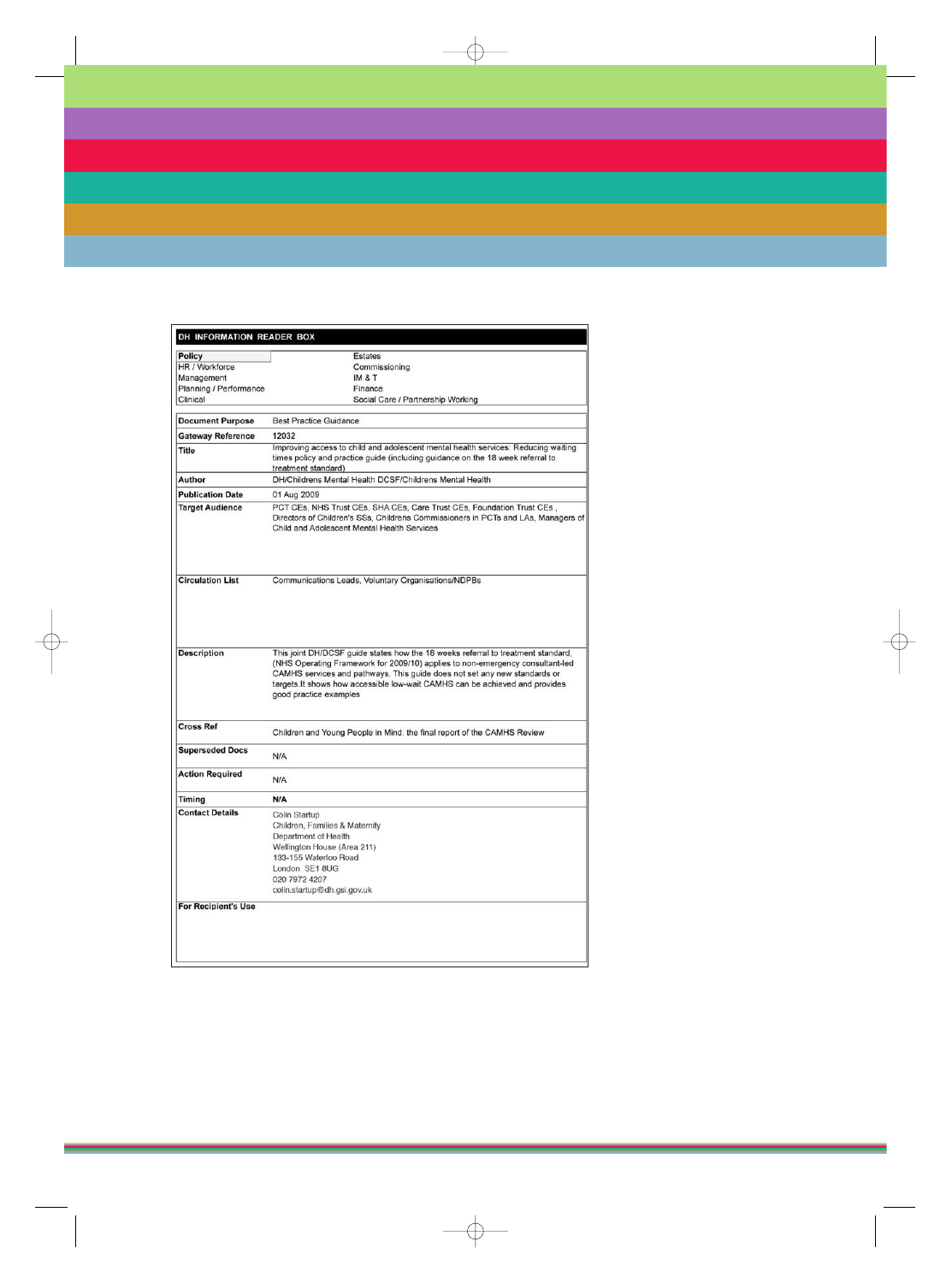## **Contents**

| <b>Foreword</b>                                                    | $\overline{2}$ |
|--------------------------------------------------------------------|----------------|
| <b>Executive summary</b>                                           | 3              |
| <b>SECTION 1 Introduction</b>                                      | 4              |
| The vision for accessible CAMHS                                    | 5              |
| Strategic issues                                                   | 5              |
| SECTION 2 The rules on the 18 weeks referral to treatment standard | 7              |
| Applying the 18 weeks standard to CAMHS                            | 8              |
| Frequently asked questions                                         | 9              |
| <b>SECTION 3 Implementation</b>                                    | 16             |
| Service delivery issues                                            | 16             |
| Implementing pathways                                              | 17             |
| Four service improvement models                                    | 19             |
| The 10 High Impact Changes                                         | 19             |
| The Choice and Partnership Approach                                | 20             |
| Lean Thinking                                                      | 22             |
| New Ways of Working in CAMHS                                       | 24             |
| Implementation tools                                               | 26             |
| Checklist for commissioners                                        | 28             |
| Checklist for service providers                                    | 30             |
| <b>References</b>                                                  | 33             |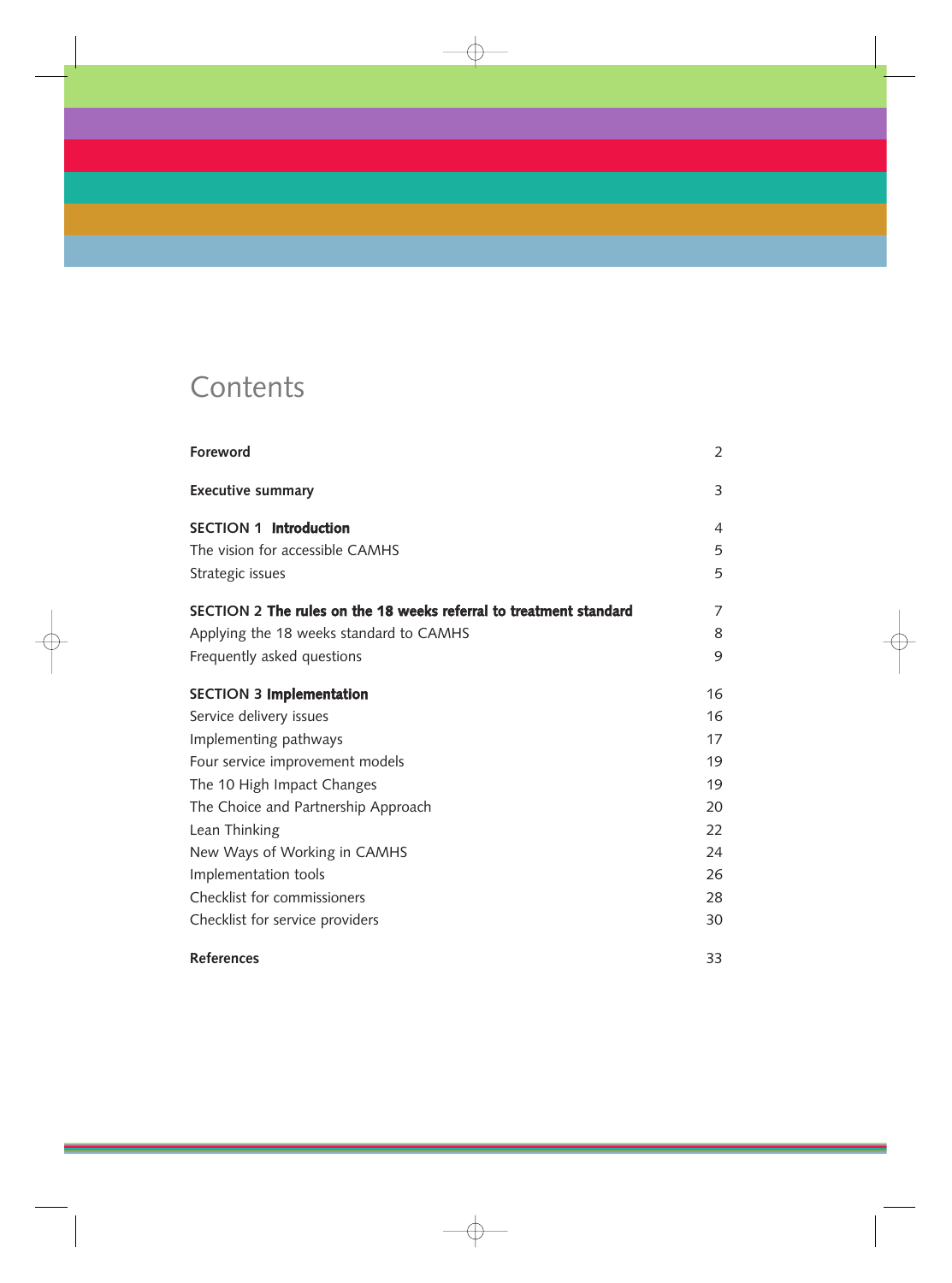## Foreword



**This guide is intended to support those providing and commissioning child and adolescent mental health services (CAMHS) in their efforts to reduce waiting times for children, young people and families. It describes approaches that services have used to reduce waiting times and provides case studies showing how they have been applied in practice and what the results were. To help smooth the path for local areas to develop their plans for reducing waiting times this guidance also clarifies how the rules on the 18 weeks referral to treatment standard apply to CAMHS.** 

Children, young people and families have been consistently clear that timeliness is one of the key elements of an effective service. This was highlighted in Standard 9 of the National Service Framework for Children, Young People and Maternity Services (on the mental health and psychological well-being of children and young people) which pointed out that there is strong evidence that poor attendance rates in CAMHS are closely associated with longer waiting lists. More recently, the final report of the National CAMHS Review addressed the issue in one of its key recommendations, setting out the need to reduce waiting times to improve the experience of those receiving services. This is underlined by the new child health strategy Healthy Lives, Brighter Futures, which reiterates the fact that families, children and young people want timely, accessible support tailored to their needs.

Of course, CAMHS are part of a wider network of services providing a range of support for mental health and psychological well-being. It is vital that any effort to reduce waiting times should be designed as part of efforts to create a system that promotes high quality care and support, not only for those in contact with specialist services, but also for young people in contact with other children's services. The Government's vision is that CAMHS will work with others, across the full range of children's services, to support efforts to prevent chronic mental health conditions from occurring and to ensure that young people with mental health difficulties get the help they need. In this way we can bring about the best outcomes for children, young people and families.

We hope that you will make good use of the information in this document to develop your own plans for reducing waiting times as part of the development of an effective service.

**Professor Louis Appleby CBE Dr Sheila Shribman** 

*National Director for Mental* Mational Clinical Director for *Health in England Children, Young People and Maternity*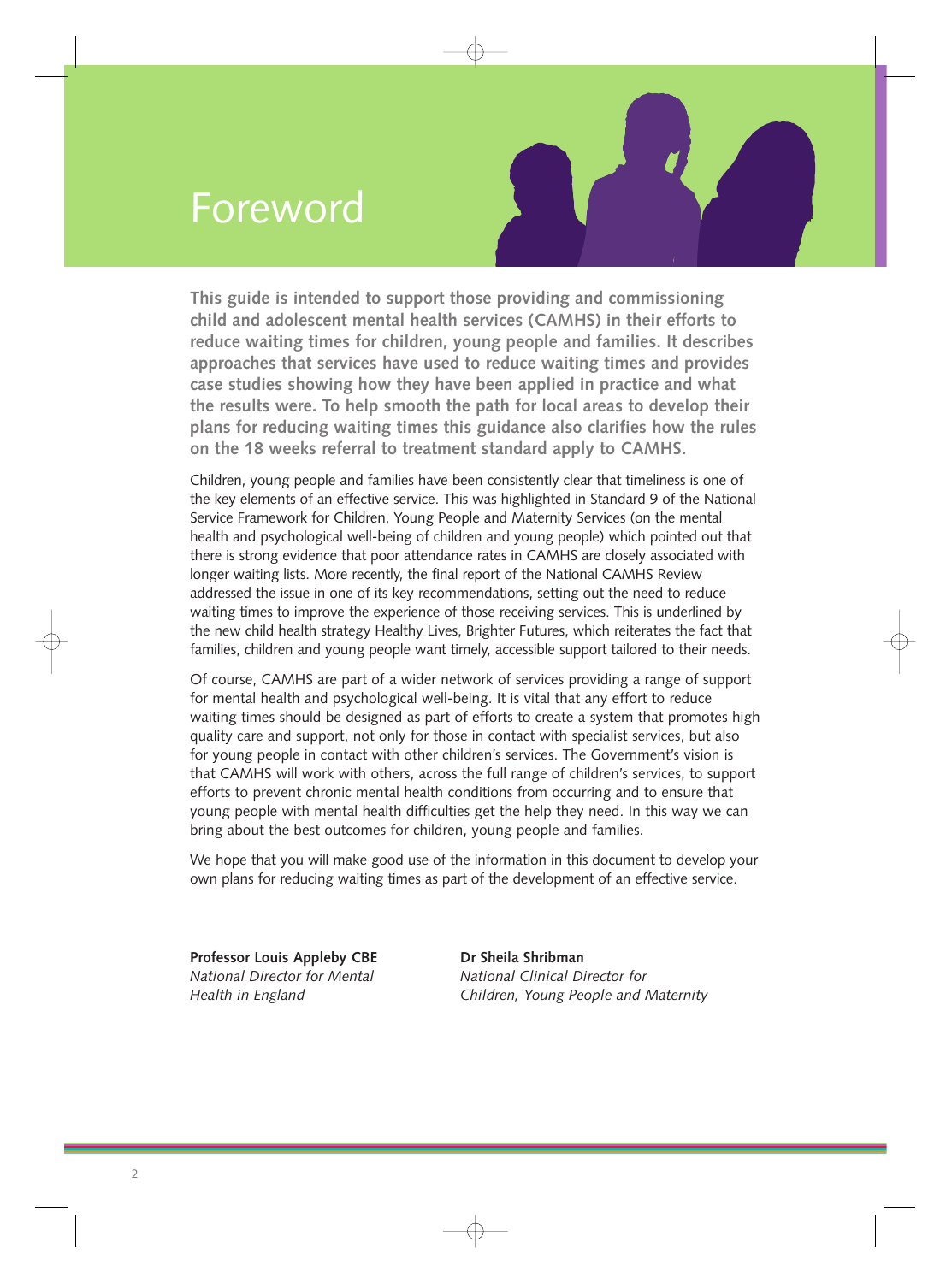## <span id="page-4-0"></span>Executive summary

**Children and young people in need of more specialised help from child and adolescent mental health services (CAMHS) should have clearly signposted routes to specialist help and timely access to this, with help available during any wait.** 

There are concerns that swift access to services is not always being achieved in practice:

- Some children and young people still have to wait too long to be seen by services and there is geographic variation in access.
- Some families find the procedures for accessing services confusing.

Findings such as these led the National CAMHS Review (2008) to make the following key recommendation:

'improve the quality of CAMHS experienced by children, young people and families by reducing waiting times from referral to treatment.'

The Review's vision for accessible services states that children, young people and their families should have:

- clearly signposted routes to specialist help
- an 'open door' into a system of joined-up support
- timely access to this.

This joint guide from the Department of Health and the Department for Children, Schools and Families explains the rules on the 18 weeks referral to treatment (RTT)

standard, as set out in the NHS Operating Framework for 2009/10 (Department of Health, 2008) and how these apply to non-emergency consultant-led CAMHS services and pathways. It does not set any new standards or targets. Good practice examples show how these rules can be achieved in practice.

It sets out key strategic and operational steps for both implementing mandatory waiting time standards and supporting the delivery of low wait, accessible, multi-disciplinary CAMHS.

The guide describes four service improvement models that can be used alone or creatively combined:

- 10 High Impact Changes
- the Choice and Partnership Approach
- Lean Thinking
- New Ways of Working.

These overviews are supported by local case studies which illustrate how the service improvement models have been applied to improve access to local services.

Advice is provided for both commissioners and providers of CAMHS and web links are used to signpost readers to a range of implementation tools and supporting resources.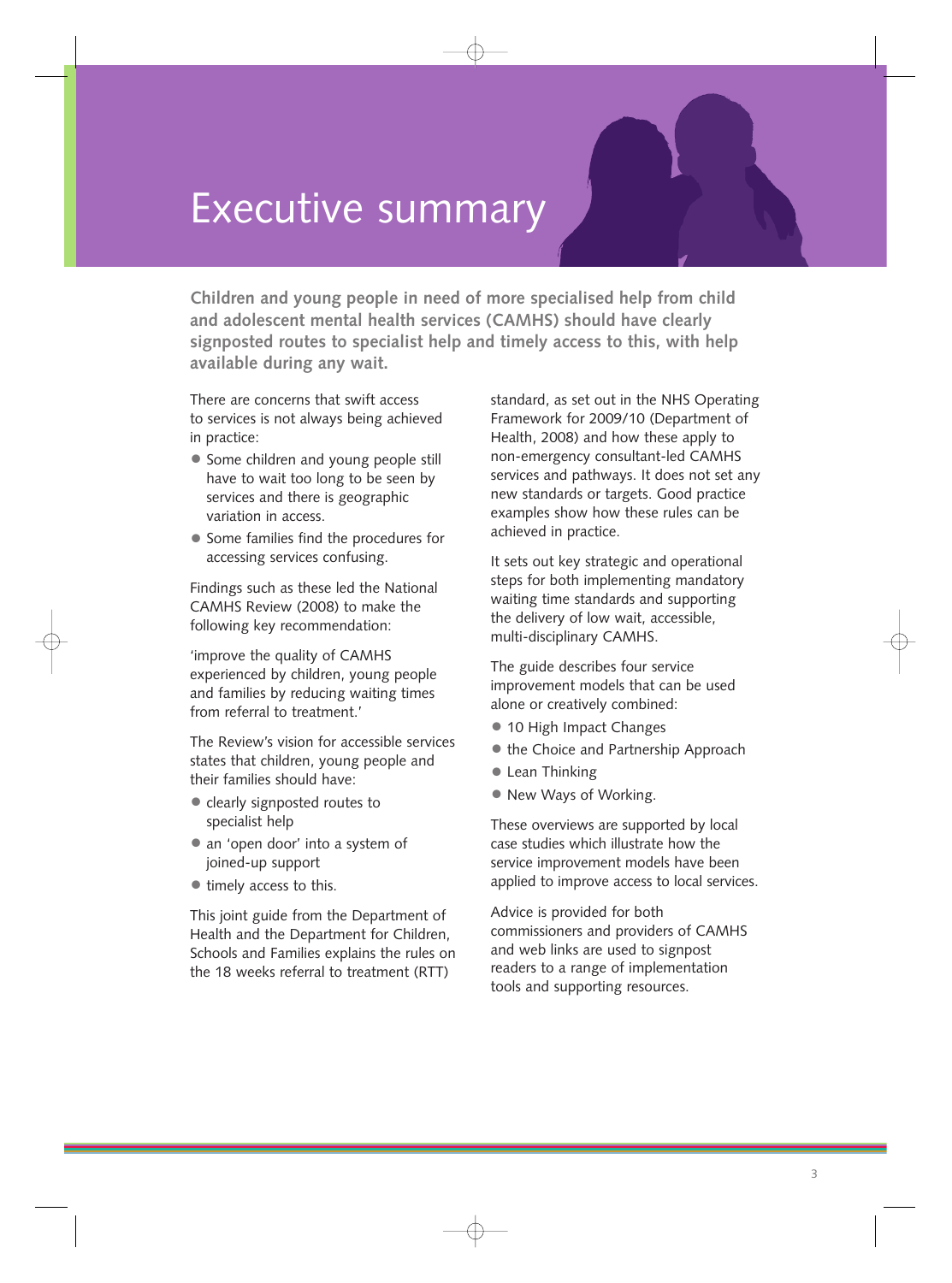## <span id="page-5-0"></span>SECTION 1 **Introduction**

**This guide has been produced to help providers and commissioners of child and adolescent mental health services (CAMHS) improve access and waiting times for children and young people.** 

It provides guidance on existing policy and mandatory standards and practice examples of how to:

- plan and implement transparent pathways
- achieve swift and easy referral and treatment with no delays
- $\bullet$  measure progress.

In particular, the guide has two objectives:

- **1)** To state clearly how the rules on the 18 weeks referral to treatment (RTT) standard, as set out in the NHS Operating Framework for 2009/10 (Department of Health, 2008) apply to non-emergency consultant-led services and pathways in CAMHS.
- **2)** To provide guidance on how accessible low-wait CAMHS in England can be achieved by learning from the national programme set up to support the implementation of the 18 weeks standard (see *www.18weeks.nhs.uk*), and from local examples of good practice where improved access to CAMHS has been achieved.

This guide does not set any new standards or targets for CAMHS. This reflects the way the Department of Health is moving away from setting national targets and encouraging local priority setting and performance monitoring.

It builds on the vision for integrated services articulated in the child health strategy, Healthy Lives Brighter Futures (Department of Health / Department for Children, Schools and Families, 2009) specifically that:

*"Mothers and fathers are provided with the information they need to help their children live healthy lives, including through local areas setting out what parents will be able to receive."* 

This is in line with the expectations of the National CAMHS Review (2008) and the vision for a high quality NHS outlined in the final report of the Darzi Review, *High Quality Care for All* (2008).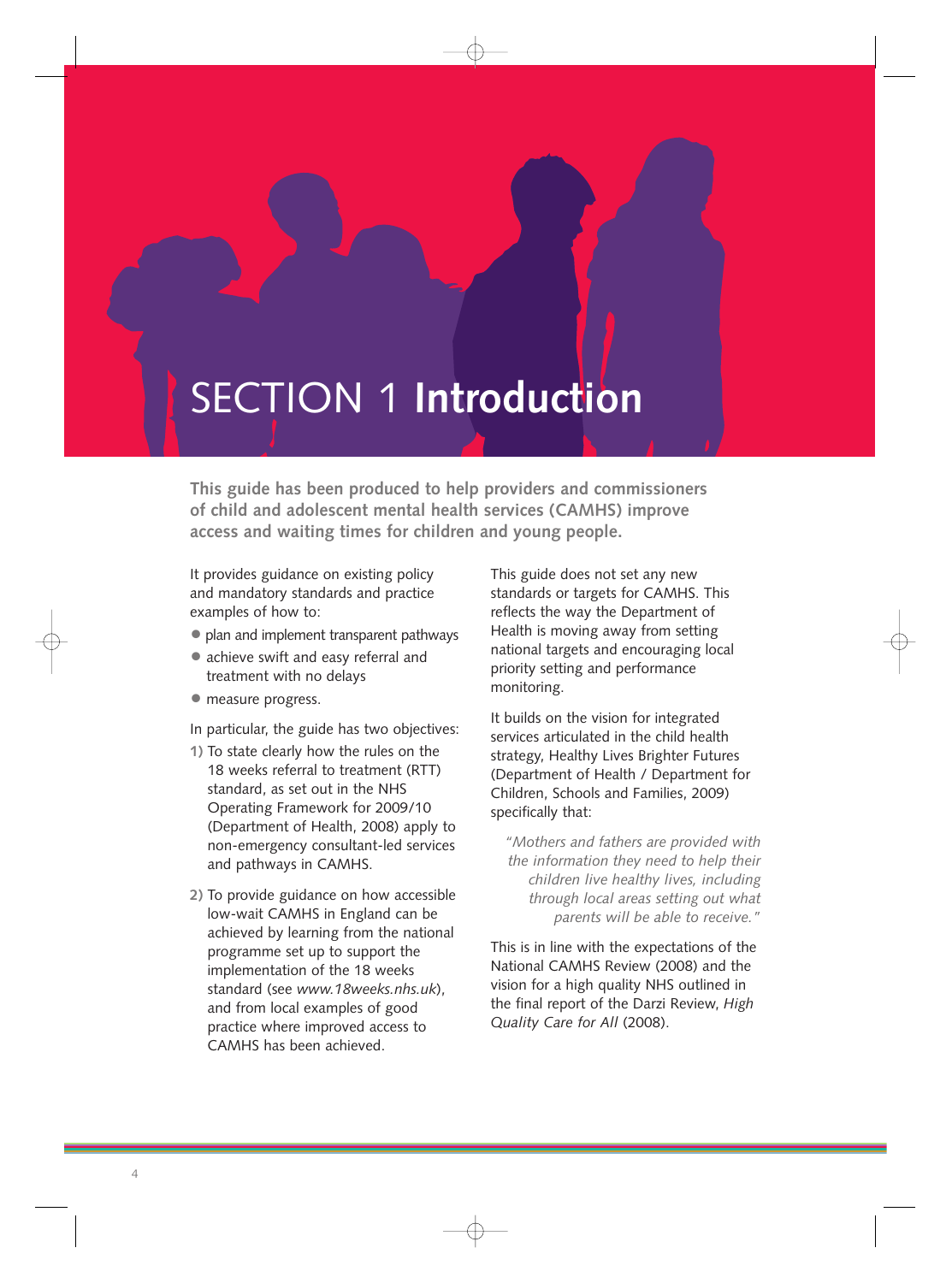This guide advocates and enables the development of local CAMHS pathways by drawing on the learning from:

- transformation work to achieve sustainable 18 weeks pathways in other services
- new ways of working in multidisciplinary teams
- recognised service improvement approaches in CAMHS, including 10 High Impact Changes, Lean Thinking and the Choice and Partnership Approach.

## **The vision for accessible CAMHS**

Children, young people and families want mental health services which are accessible, provide support when needed and involve them as service users. They also want to know what services are available to help them (National CAMHS Review, 2008).

The vision of the National CAMHS Review is that children, young people and their families should have:

- clearly signposted routes to specialist help
- an 'open door' into a system of joined-up support
- timely access to this
- help available during any wait.

Everyone involved in delivering CAMHS has a role to play in realising this vision. In the fieldwork which informed the development of this guide a wide range of commissioners, managers and frontline CAMHS staff suggested the following principles to underpin service improvement:

• The requirement to implement the 18 weeks RTT standard for consultant-led services from January 1 2009 can be helpful in supporting service transformation work in all CAMHS *(see Section 2)*.

- Commissioners should commission services that can intervene early and deliver assessments (including specialised and complex assessments) to enable consultant-led treatment to commence within 18 weeks of referral as a maximum wait.
- Commissioners in the NHS and local authority are responsible for agreeing acceptable waiting times for all the services they commission for children and families. No child or young person should then wait longer than has been agreed to receive the care, intervention or treatment that has been planned.
- CAMHS must be accessible to all access should not be determined by who the referring agency is or which professional the young person sees.
- Pathways for accessing services should always be clear to families and the maximum waiting times for each stage of the pathway should be specified.
- Commissioners and services should adopt recording and tracking systems to support achievement of agreed standards. These should be comprehensible to administrative and clinical staff.

The rest of this guide provides policy guidance and practice examples for putting these principles into practice.

## **Strategic issues**

Improving access to CAMHS is underpinned by high quality commissioning and planning. There is a good fit between many of the suggestions in this guide and the 11 competencies of World Class Commissioning (see *www.dh.gov.uk*), especially competencies 7, 8, 9 and 10 (stimulating the market; promoting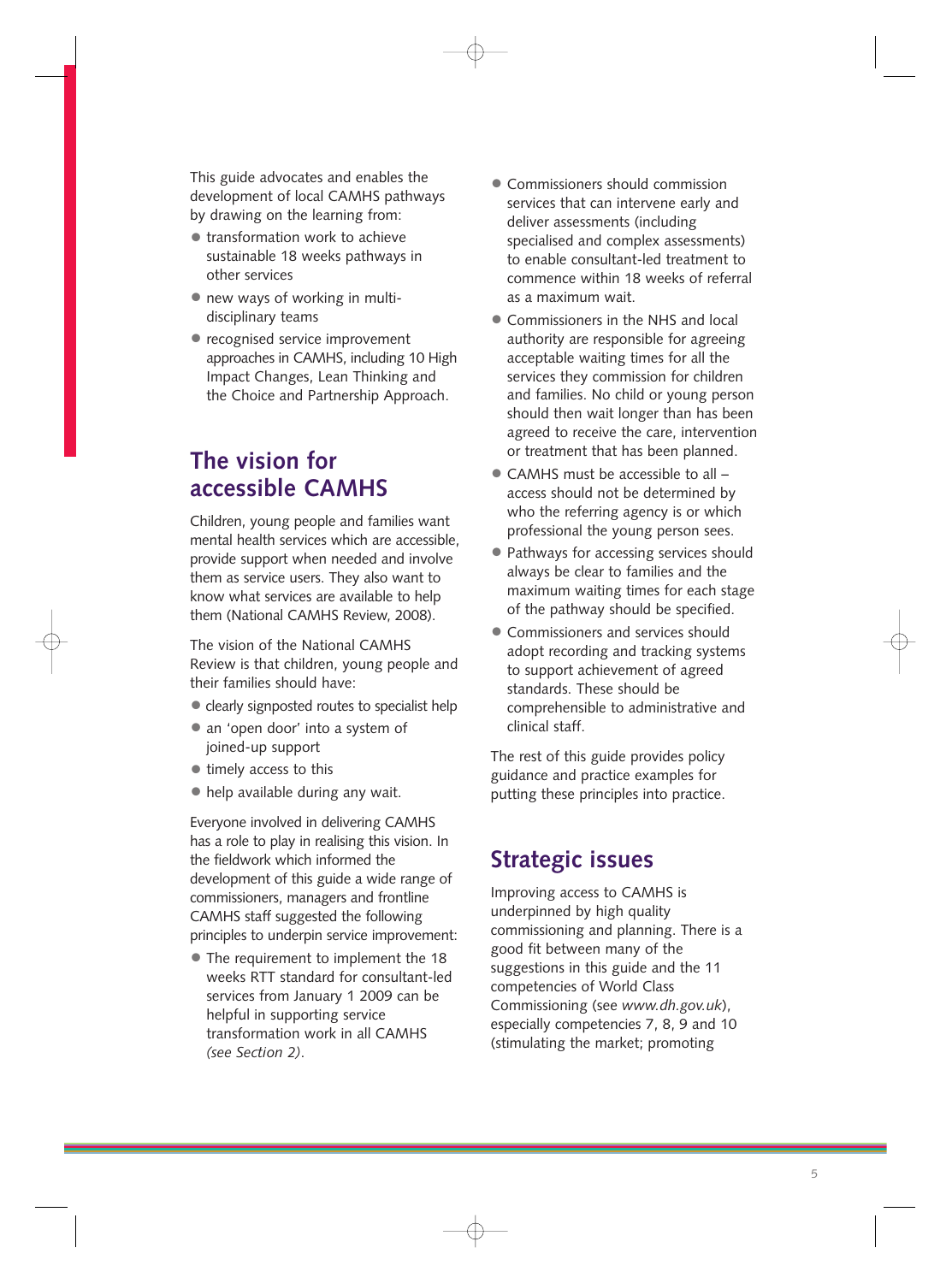improvement and innovation; securing procurement skills and managing the local health system).

The case studies in *Sections 1 and 3*  highlight the importance of engaging senior managers and key stakeholders – including children, young people and their families and carers – within CAMHS and across children's services. All children's services must play their part in providing emotional and mental health care and support to children, young people and their families. They can do this by:

• ensuring there is a shared vision and commitment to promoting the emotional health and well-being of all children and young people in the local area

- involving partner agencies, particularly local authorities in the development and commissioning of services for children's emotional health and well-being
- agreeing a core offer that expresses clearly to families and referrers the services available, the types of needs they meet, and any waiting time standards that apply to them – this would involve locally agreeing definitions of specialist services, for example models could include varied elements of tier 2, 3 and 4 services.
- setting up mechanisms to engage and involve staff across universal, targeted and specialist services in planning and implementation.

## **Case study 1 SHA-level monitoring of CAMHS waiting times using RTT rules**

In September 2008 NHS West Midlands Strategic Health Authority (SHA) launched work to pilot an 18 weeks pathway across all mental health services.

- A definition was agreed about the start of the first definitive treatment and possible events which would stop the 18-week clock.
- An improved performance management and reporting framework was developed, to inform demand and capacity gaps.
- A high level pathway was developed which incorporates three possible referral processes, two assessment approaches and a wide range of engagement rather than treatment options, all of which would be seen as meeting the 18 weeks target and therefore stopping the clock.
- A range of monitoring tools was made available, for example clinic outcome templates, patient tracking lists and local IT systems.

#### How things improved

• A clear pathway is now in place which shows how children and young people and the range of agencies which support them can access the service.

**Further information:** see *Implementation tools, page 26* for a link to the full case study online or contact *helen.hipkiss@westmidlands.nhs.uk*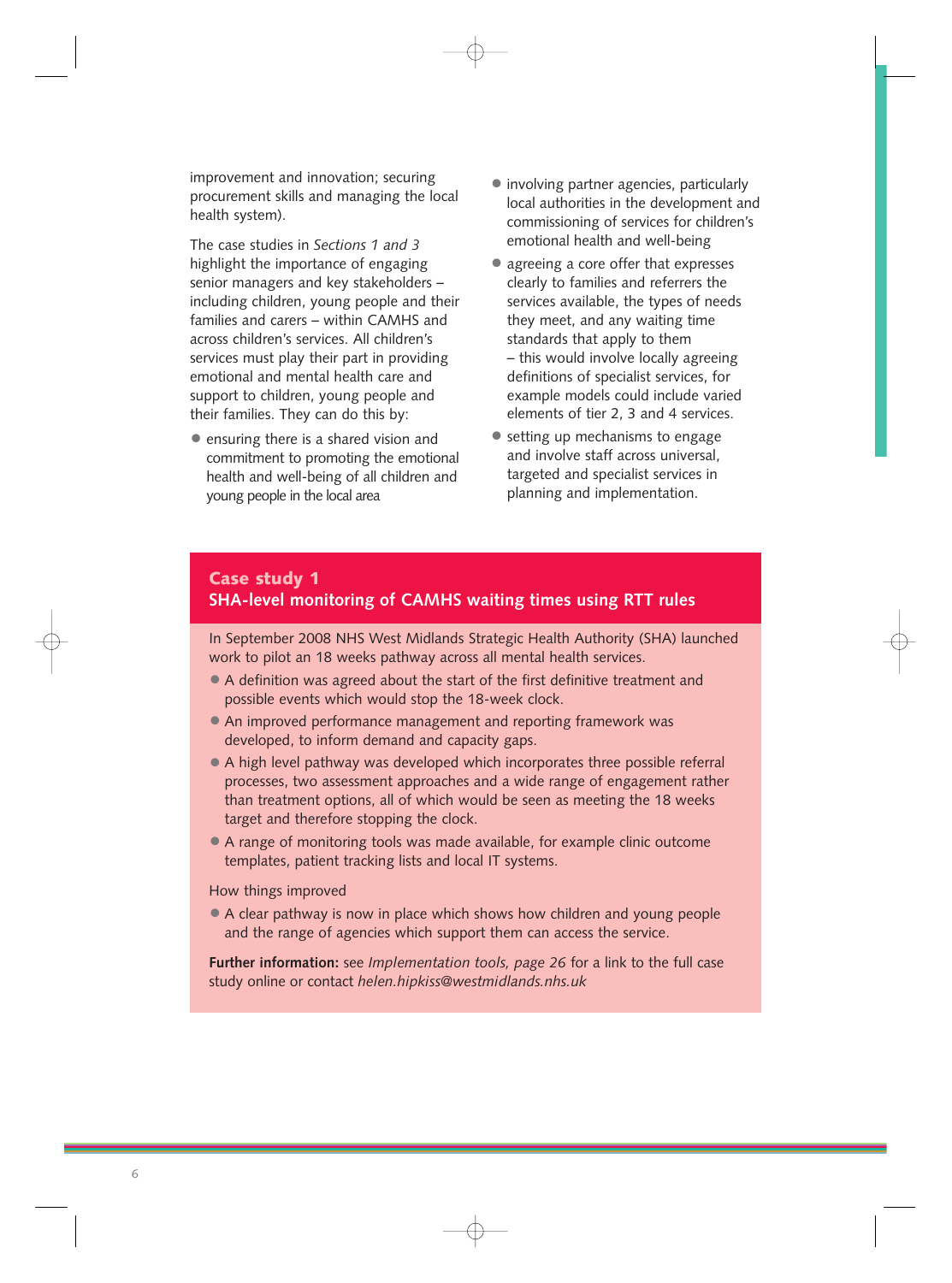# SECTION 2 **The rules on the 18 weeks referral to treatment standard**

**The 18 weeks referral to treatment (RTT) standard is about improving patients' experience of the NHS by ensuring all patients receive high quality elective consultant-led care without any unnecessary delay.** 

As most CAMHS are delivered through multi-disciplinary rather than consultantled teams the rules will not always apply. However, where the rules do apply the expectation is that from January 1 2009, patients will start their consultant-led treatment within a maximum of 18 weeks from the time they are referred for nonemergency treatment, unless they choose to wait longer or it is clinically appropriate to do so. Although the maximum wait is 18 weeks, it is hoped that most patients will start their treatment (consultant-led or otherwise) much sooner than that.

The standard applies to all patients registered with a GP in England whose care is commissioned by primary care trusts (PCTs) in England. Different waiting time standards apply to patients registered with GPs in Wales and Scotland whose care is commissioned by the health systems in those countries.

This section of the guide:

- sets out how the 18 weeks standard applies to CAMHS
- answers some frequently asked questions on this subject.

This section does not attempt to provide detailed guidance on how the rules should apply in every situation, but provide the NHS with a framework to work within to make clinically sound decisions locally about applying them, through consultation between clinicians, providers, commissioners and, of course, patients.

Where there is doubt about which services are covered by the 18 weeks standard, then local decisions should be made within the published framework of national rules (see *www.18weeks.nhs.uk*). The key determining factors should be the clinical interests of the patient and how the patient would perceive their waiting time.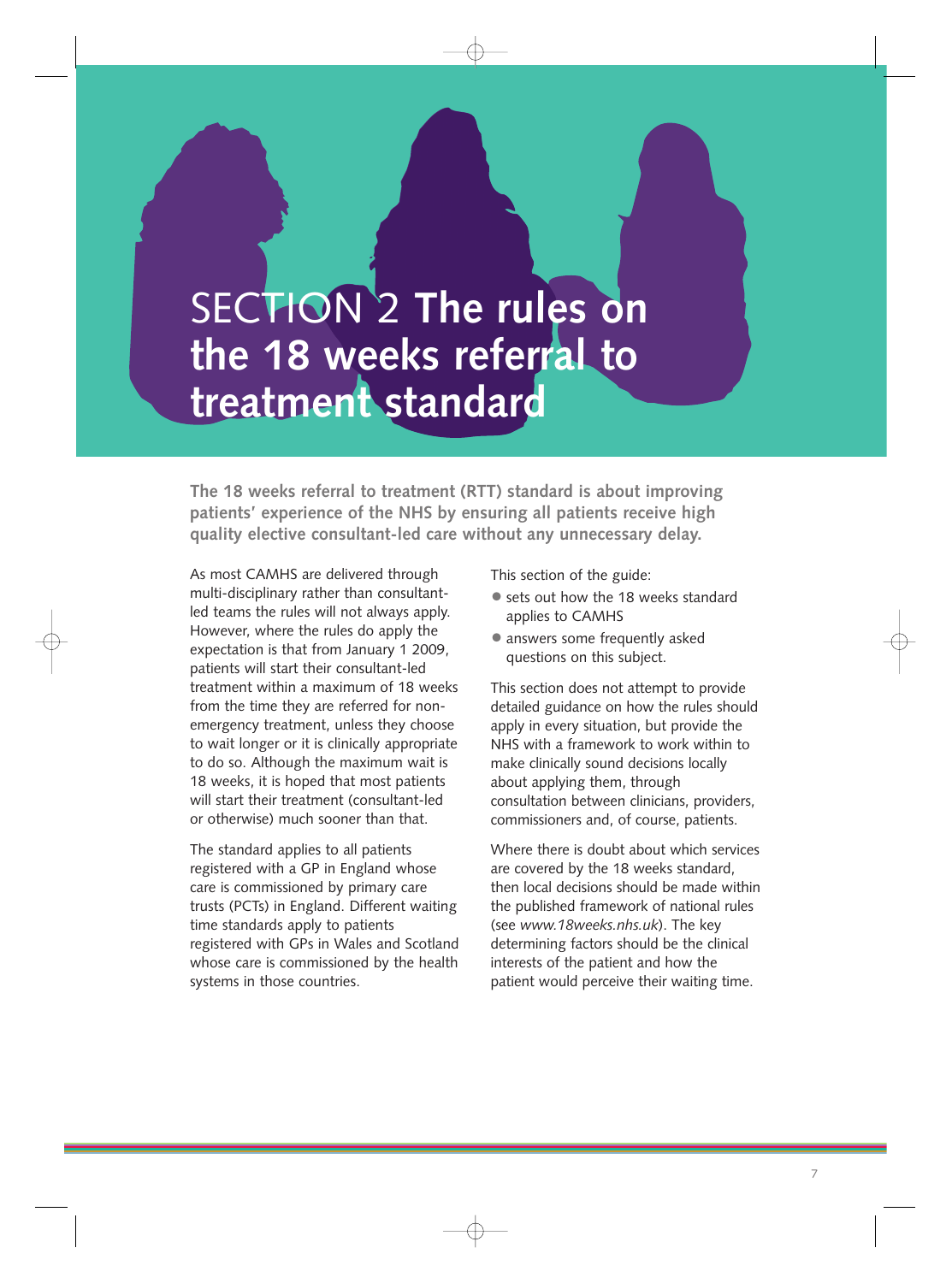## **Applying the 18 weeks standard to CAMHS**

The 18 weeks standard applies to referrals to elective services that do or might involve consultant-led care regardless of setting, including CAMHS consultant-led services such as inpatient units or assertive outreach teams. It sets a maximum time of 18 weeks from the point of initial referral to the start of first definitive treatment, for all patients where it is clinically appropriate and where patients want it.

A consultant is defined as 'a person contracted by a health care provider who has been appointed by a consultant appointment committee'.<sup>1</sup> He or she must be a person whose name is included in the register of specialists maintained by the General Medical Council. In CAMHS this would apply to consultant psychiatrists or paediatricians.

In other words, a referral to a consultant psychiatrist or a service led by a consultant psychiatrist starts an 18 weeks pathway. The 18 weeks standard applies to:

- referrals where a GP or other referrer makes known their intention to refer to a consultant (for example a consultant psychiatrist) before responsibility is transferred back to the referring health professional or GP *(see Frequently asked questions, page 9, question 2)*.
- referrals where a GP or other referrer makes clear their intention to refer to a consultant – even if they refer via a service that is not led by a consultant (for example through a mental health interface service)
- referrals to diagnostic services, where the referral is made on the basis that the patient will (if clinically appropriate) be treated by a consultant-led service before responsibility is transferred back to the referring health professional or GP
- referrals from a multi-disciplinary team or community teams run by mental health trusts to a consultant-led service.

The 18 weeks standard does not apply to:

• referrals from primary care to mental health services that are not consultantled (this may include multi-disciplinary teams and community teams run by mental health trusts) irrespective of setting, unless a decision has been made locally by PCTs that the 18 weeks standard should apply to these services.

In summary, the 18 weeks standard does not apply to non-consultant-led CAMHS where there is no intention to refer a patient to a consultant and/or no decision is made subsequently to refer a patient to a consultant.

It follows, therefore, that much mental health activity is outside the scope of the 18 weeks standard. In line with this, referrals to the following services do not fall within the 18 weeks standard (unless inclusion has been agreed by PCTs locally):

- services provided by primary mental health workers where treatment and intervention will not involve consultant psychiatrist input
- services provided by education or social care
- services provided by health professionals that do not involve input from a consultant psychiatrist

**1** *As set out in The National Health Service (Appointment of Consultants) Amendment Regulations 2004*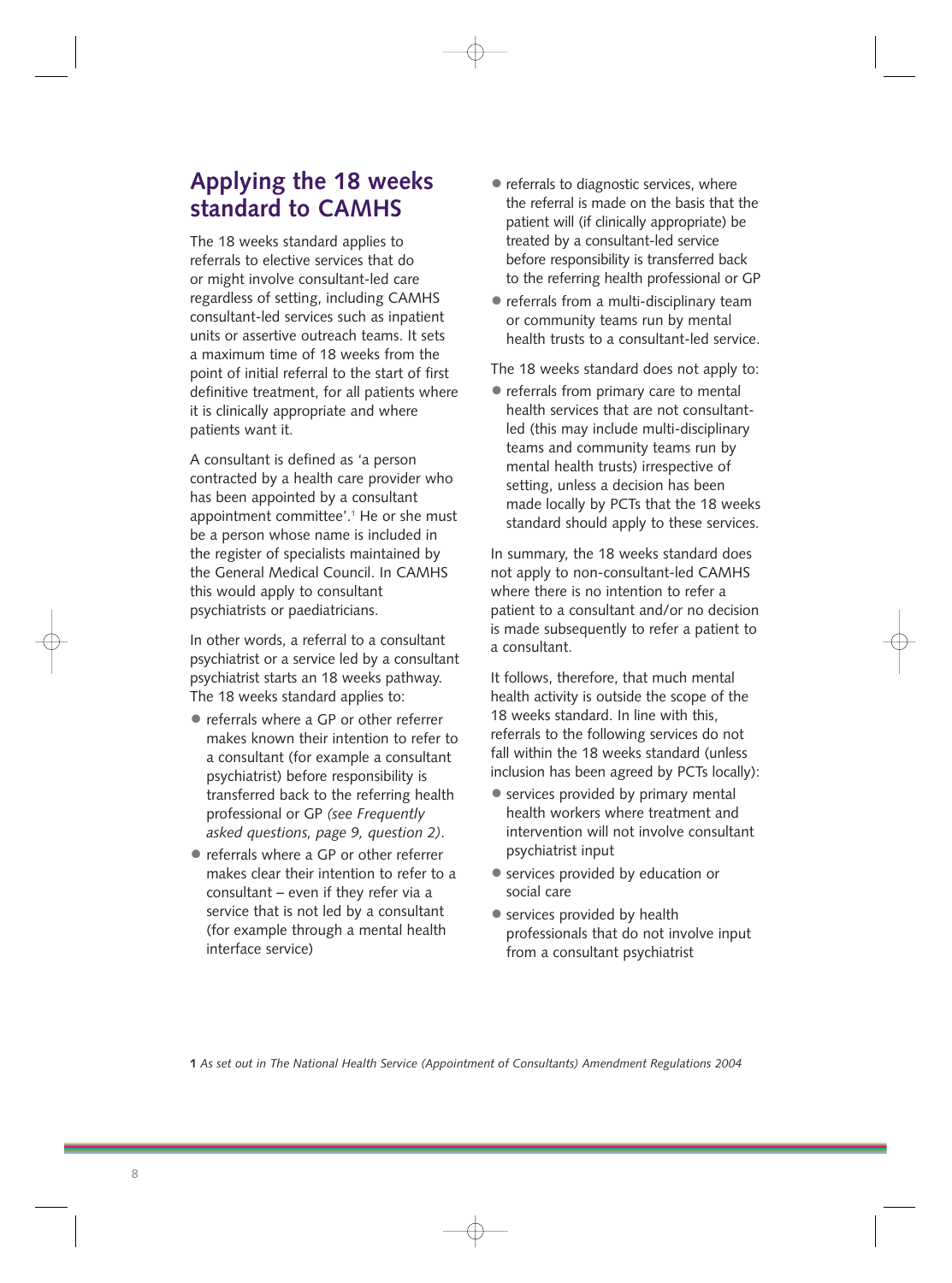• services provided by undergraduate students.

First definitive treatment for mental health is defined as for all other treatment functions, that is: 'an intervention intended to manage a patient's disease, condition or injury and avoid further intervention.'

It is recognised that sometimes it is difficult to identify the start of first definitive treatment in mental health pathways. Ultimately, however, this must be a local clinical decision and it would not be appropriate to issue prescriptive national guidelines defining the start of treatment in the context of mental health, or any other treatment function.

## **Frequently asked questions**

**1) Do all referrals to consultantled services have to meet the 18 weeks standard?** 

Yes. As set out in the NHS Operating Framework 2009/10:

- From January 1 2009, the minimum expectation of consultant-led elective services will be that no-one should wait more than 18 weeks from the time they are referred to the start of their hospital treatment, unless it is clinically appropriate to do so or they choose to wait longer.
- PCTs and providers should plan how they will maintain delivery of this standard, and ensure that the patient's experience reflects this.
- Through the NHS performance regime, performance is measured against minimum operational standards of 90 per cent (admitted patients) and 95 per cent (non-admitted patients).

*Note: these tolerances provide for patients who choose to wait longer than 18 weeks and for patients for whom starting treatment within 18 weeks is not clinically appropriate.* 

• Every PCT and trust must strive to achieve this standard across all consultant-led services and specialties, monitoring waits of more than 18 weeks so that patients do not wait for reasons other than choice or clinical exception.

## **2) Whose referrals come under the 18 weeks standard?**

Referrals by any health professional or health service authorised to make referrals to a consultant-led service come under the standard, including referrals from:

- GPs
- GPs with special interests
- nurse practitioners
- allied health professionals
- accident and emergency departments
- minor injuries units
- NHS walk-in centres
- consultants (or consultant-led services), for example where a consultant already caring for a patient for a condition identifies an unrelated mental health problem
- other professionals where this is agreed locally by PCTs, for example school nurses, health visitors, educational welfare officers or social workers.

## **3) When does the 18 weeks standard apply to CAMHS?**

A referral to a consultant psychiatrist or a service led by a consultant psychiatrist starts an 18 weeks pathway. As stated above the 18 weeks standard applies to:

• referrals where a GP or other referrer makes known their intention to refer to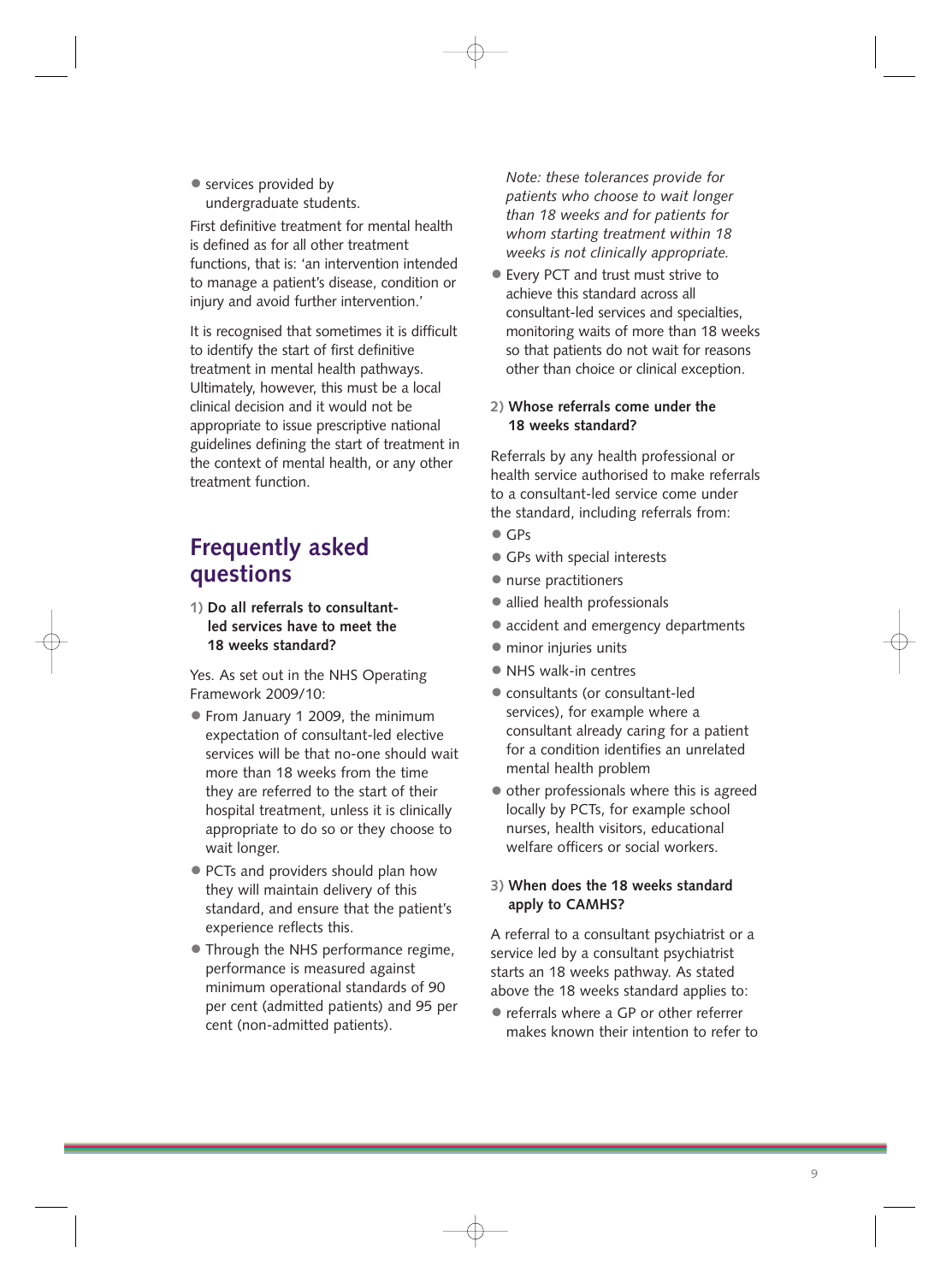a consultant (for example a consultant psychiatrist) before responsibility is transferred back to the referring health professional or GP

- referrals where a GP or other referrer makes clear their intention to refer to a consultant – even if they refer via a service that is not led by a consultant (for example through a mental health interface service)
- referrals to diagnostic services, where the referral is made on the basis that the patient will (if clinically appropriate) be treated by a consultant-led service before responsibility is transferred back to the referring health professional or GP
- referrals from a multi-disciplinary team or community teams run by mental health trusts to a consultant-led service.

## **4) How is start of treatment defined for the 18 weeks standard?**

First definitive treatment for mental health is defined as for all other specialties, that is: 'an intervention intended to manage a patient's disease, condition or injury and avoid further intervention.'

It is recognised that sometimes it is difficult to identify the start of first definitive treatment in mental health pathways. However, ultimately, this must be a local clinical decision and it would not be appropriate to issue prescriptive national guidelines defining the start of treatment in the context of mental health, or any other treatment function.

In a CAMH service, treatment would be deemed to have started upon:

## **Example A**

A GP refers Child A to a community-based primary mental health team run by the local authority because there are indications of low mood and low self esteem.

The team screen the child as a suitable participant for group work and enrol the child in the next available group. There a plan is developed to help the child to develop strategies to combat low mood and activities that support raising self esteem

**In this instance, the PCT considered that the team was not consultant-led, therefore the 18 weeks standard did not apply** 

Subsequently the primary mental health team referred Child A for cognitive behavioural therapy (CBT) which can be provided by any CAMHS professional qualified or trained in CBT.

**In this instance, the primary mental health team considered that the CBT was not consultant-led. While a consultant was a member of the team offering CBT, he/she did not take overall clinical responsibility at any stage for children when therapy was delivered by another discipline.** 

**The 18 weeks standard would only apply if the referral was made to a consultant psychiatrist either from the point of referral by the primary mental health team or the point of initial referral by the GP.**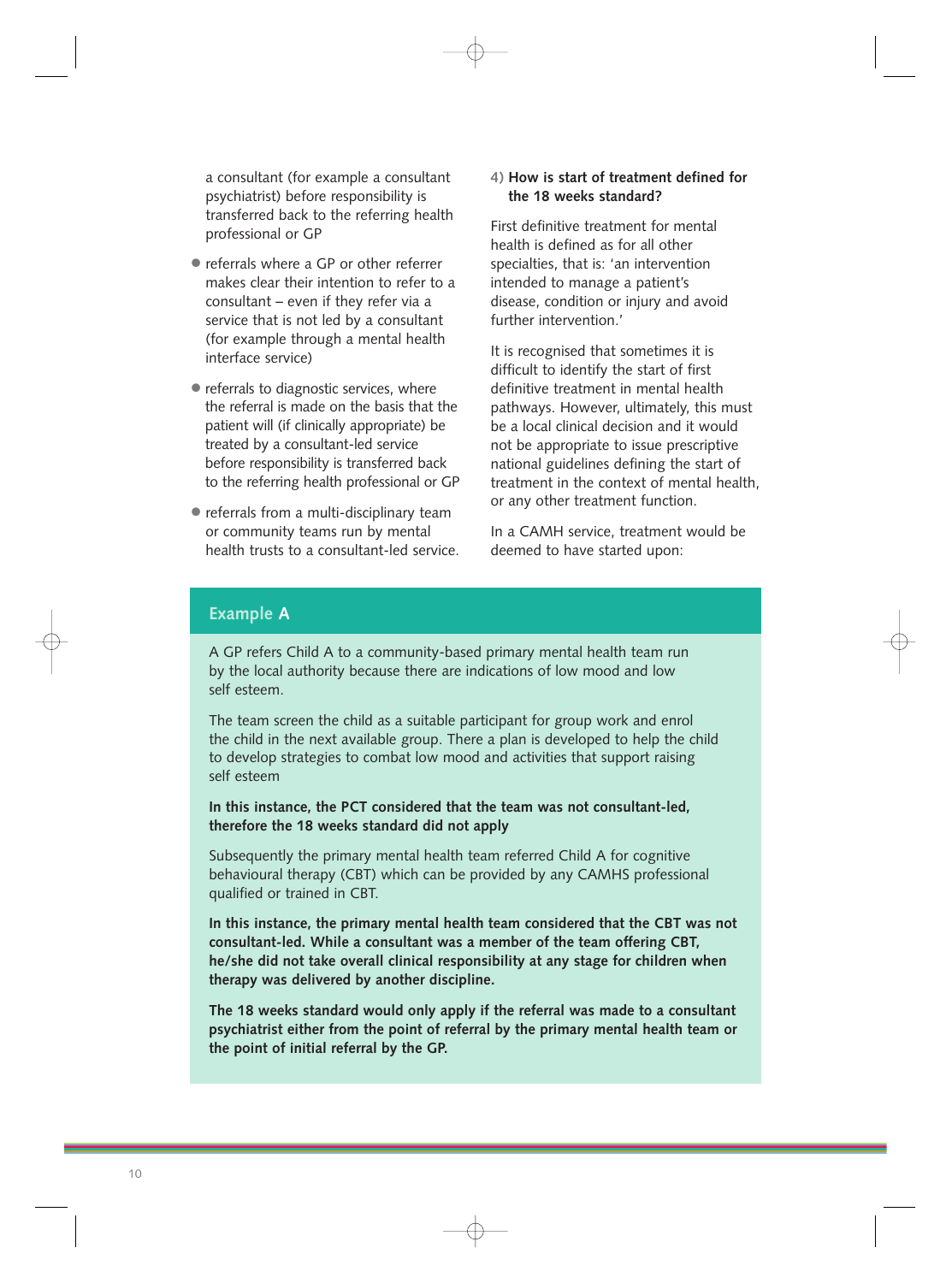- $\bullet$  the commencement of a care plan activity by the family (for example behaviour management at home, attending group sessions in the community) with the clock stopping on the date on which the activity begins, provided there is no undue delay in accessing sessions
- first-line treatment (for example health education, reassurance, information or advice giving, activity planning) with the aim of avoiding the need for further treatment. A new 18 weeks pathway would start if a later decision were taken to provide more consultantled intervention or treatment.

Treatment could be deemed to have started at the first appointment. Advice may or may not be part of the first stage of treatment. These would be clinical judgements.

## **5) Does the 18 weeks standard apply to just hospitals?**

No. The 18 weeks standard applies both to patients referred to a hospital based consultant and to consultant-led teams based outside of a traditional secondary

care environment, for example those based in an outreach clinic in a GP practice, a children's centre, an extended school or the community.

## **6) How does the definition of a consultant-led service apply to CAMHS?**

Decisions about which services are consultant-led must be made locally in line with the national definition of consultant-led, that is, where a consultant retains overall clinical responsibility for the service, team or treatment.

The NHS has the autonomy to make sensible, clinically sound decisions about how to apply the published rules for the 18 weeks standard, in a way that is consistent with how patients experience or perceive their wait.

In other words, NHS organisations need to agree locally who retains overall clinical responsibility for the care of all or individual patients. This may include developing protocols in relation to responsibility, authority and accountability for care co-ordination, caseload management and supervision.

## **Example B**

A paediatrician referred Child B to a child psychiatrist in a CAMHS team run by the local hospital foundation trust asking for a psychiatric assessment and treatment if appropriate.

## **In this instance, the paediatrician considered that the referral response would be consultant-led, therefore the 18 weeks standard did apply.**

The consultant psychiatrist saw Child B and assessed that a neuro-developmental assessment was required to rule out developmental delay prior to advising on treatment, and referred Child B to a consultant psychologist for psychological development tests.

**This continues to be a consultant-led pathway even though the psychiatrist has no responsibility for the caseload or practice of the psychologist and the 18 week clock continues during the psychological testing. The results of the testing and the opinion of the psychologist will inform the psychiatrist's decision to treat. The clock will stop when treatment is delivered by the psychiatrist or a clinical decision is made and communicated to the patient that no treatment is necessary.**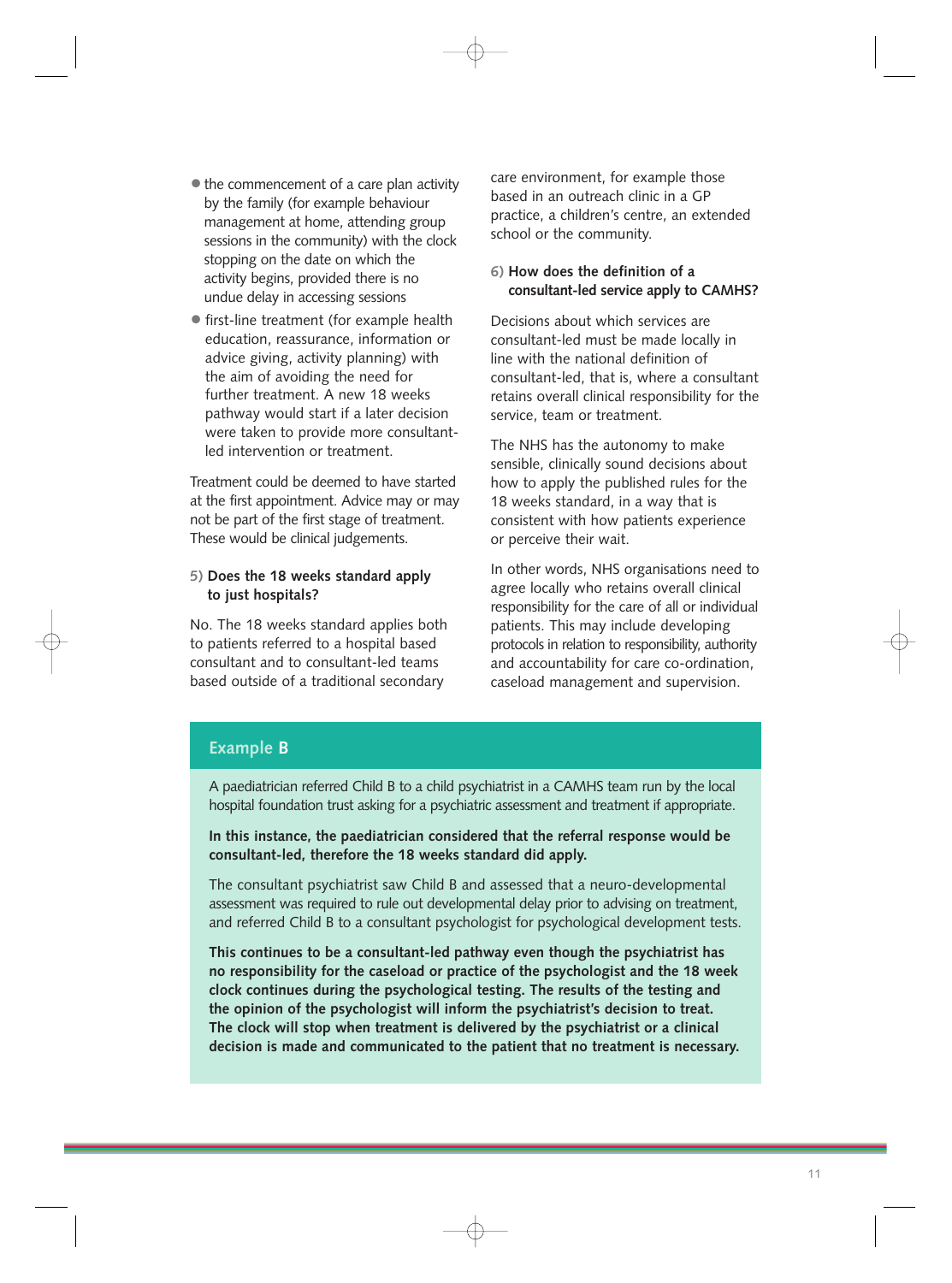## **7) Does the 18 weeks standard apply to all CAMHS?**

No. The standard does not apply to nonconsultant-led CAMHS, unless this has been agreed locally by PCTs.

## **Example C**

A GP referred Child C to a community CAMHS team run by the local mental health trust which screened and assessed the patient and subsequently referred Child C to a consultant-led day hospital service offering intensive treatment.

**In this instance, the PCT considered that the referral to the community CAMHS team was not consultant-led. Although a consultant was involved in the running of the service, he/she did not take overall clinical responsibility at any stage for Child C's care.** 

**Therefore, the 18 weeks standard did not apply to Child C until the referral was made by the community CAMHS team and received by the consultant-led day hospital offering an intensive treatment service.** 

## **8) How does the NHS measure and report 18 weeks pathways?**

The Department of Health has published detailed information defining how delivery against the standard is measured (see *www.18weeks.nhs.uk*). This information covers all aspects of measurement including: IT systems; who can refer patients on to 18 weeks pathways; and when the 18 weeks waiting time clocks start, pause and stop.

## **9) When does a waiting time clock start on an 18 weeks pathway?**

The clock-start date is the day on which the provider to whom the initial referral is made (including referral management centres) receives the referral letter or referral form.

The clock start remains the date of receipt of referral even if the service offers the family a choice of appointments bookable

by telephone. In the case of clocks started by consultants at follow-up outpatient appointments, it is the date of the consultant's decision to treat. If a patient is referred or booked into the wrong specialty clinic and needs to be re-referred or re-booked, the clock still starts on the date that the original referral was received.

Where a referral is made using the Choose and Book service, the clock starts on the date on which the patient's unique booking reference number (UBRN) is converted. Where the slot unavailability process has operated, this will be the date that the provider receives electronic notification from the national Choose and Book appointments line that the patient has experienced slot unavailability. *Note: this is NOT the date that the health care provider opens or actions the electronic notification.*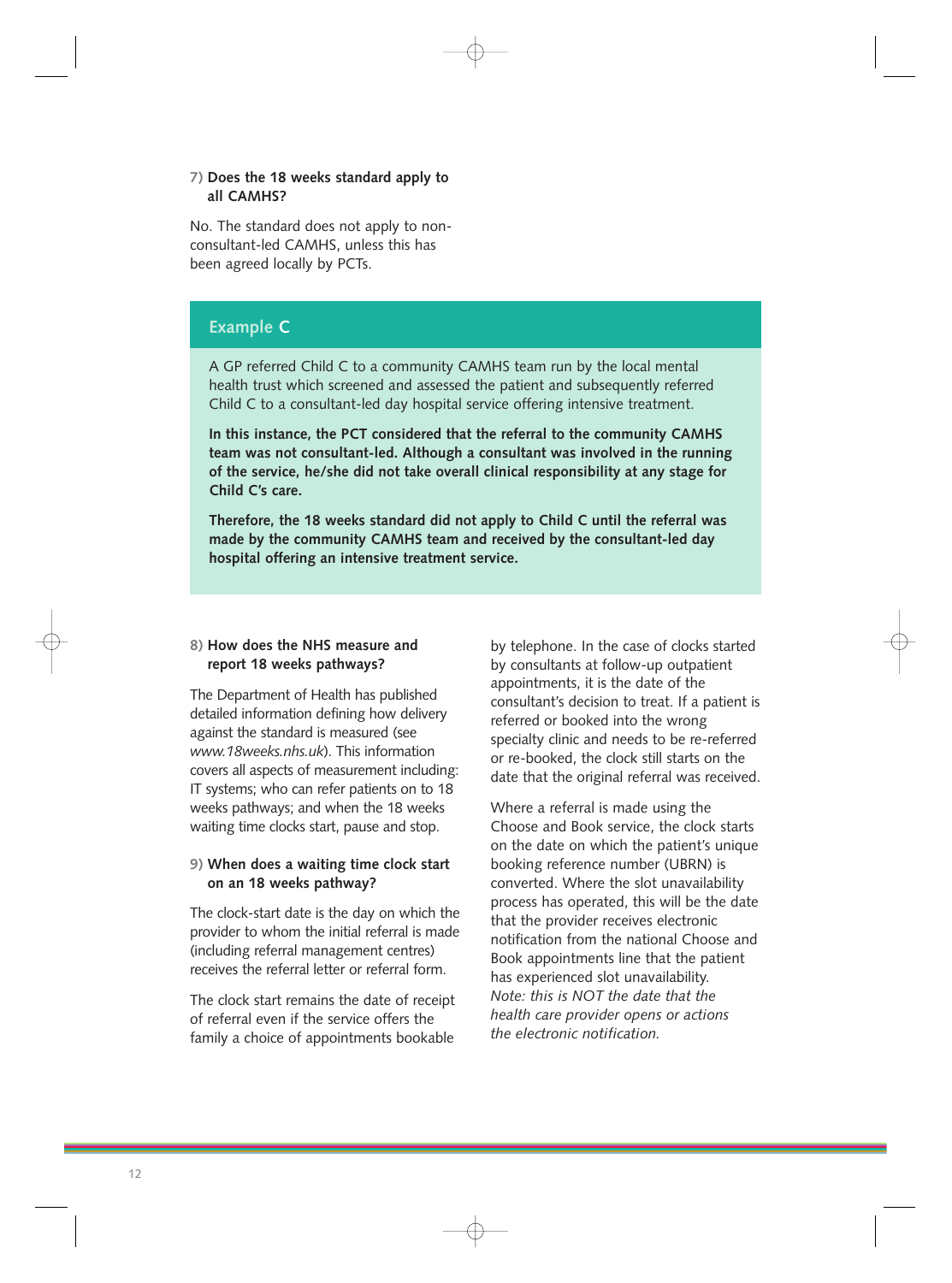## **Example D**

A CAMHS looked after children team provides services to a local authoritycommissioned low secure children's home. A social worker requests specialist input for Child D who has been involved in fire setting. The social worker does not know if input from a consultant psychiatrist, consultant psychologist or the looked after children's nurse specialist is required at this stage but follows an agreed referral pathway that could lead to input from a consultant psychiatrist.

**The referral is to an NHS multi-disciplinary team even though the service is not provided in a health setting and CAMHS input to the service is funded by the local authority.** 

**This is not however a consultant-led service. The psychiatrist has no responsibility for the caseload of the consultant psychologist or the looked after children's nurse even though he/she provides supervision of the nurse specialist as a nurse prescriber.** 

**The referral does not start an 18 week clock however local agreements may require a service for looked after children to be provided within a specified number of weeks.** 

## **Example E**

A single point of access CAMHS receives a referral from a school nurse asking for an assessment for attention deficit hyperactivity disorder (ADHD) for Child E who has concentration difficulties and struggles to sit still at home or in school. The single point of access sends questionnaires out to the family and the school and when these are returned and scored the case is passed to the local attention difficulties clinic.

The clinic is staffed by an ADHD specialist nurse, a paediatrician, a drama therapist, an educational psychologist and a consultant psychiatrist. Initial appointments are always with two professionals and diagnoses are formulated in multi-disciplinary team meetings before care plan discussions with the family commence.

**This is not a consultant-led service. The psychiatrist has no responsibility for the caseload of the other professions and participates in formulating a diagnosis and treatment options rather than carrying case management for all patients referred to the clinic.** 

**Diagnosis and treatment options are discussed with the family. If it is agreed that medication should be considered Child E will be referred to a consultant psychiatrist and an 18 week clock will start when the referral is made by the attention difficulties clinic and received by the consultant. If the family opt for another form of treatment, for example a parenting or behaviour group provided by nursing staff, or to go away and think about options then an 18 week clock does not start.**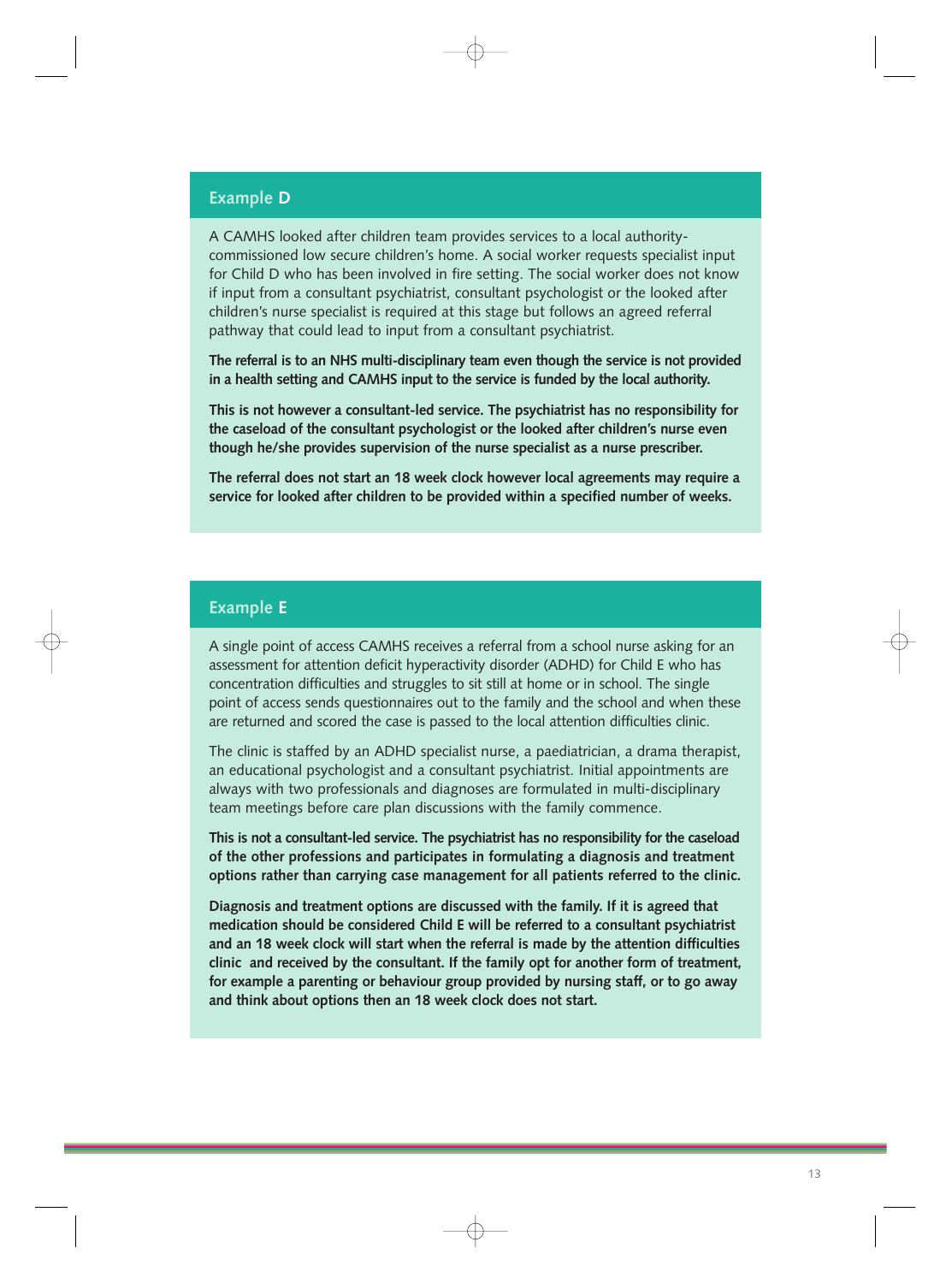#### **10) What ends an 18 weeks pathway?**

The basic rule is that an 18 weeks pathway ends when first definitive treatment begins or when a clinical decision is made that treatment is not required.

The following clinical decisions end an 18 weeks pathway, with the proviso that this happens only when the decision is communicated to the patient, to their responsible guardian in the case of a young child, to the patient's GP and (if different) to the original referring health professional:

- first definitive treatment (with or without discharge)
- a decision not to treat
- a decision to embark on a period of watchful waiting or active monitoring
- a decision to refer a patient for treatment in primary care (excluding consultant-led treatment) or nonconsultant-led treatment led by another discipline (for example a psychologist or therapist).

## **11) What activities do not end an 18 weeks pathway?**

The following examples do not stop the 18 week clock:

- a first (or subsequent) outpatient appointment or assessment that does not involve starting treatment or a care plan
- medication to aid sleep or other steps to manage a patient's condition in advance of definitive treatment
- consultant-to-consultant referrals where the underlying condition remains unchanged
- simply making a tertiary referral, or a referral to any other provider
- further onward internal referral for treatment within the service (for example family therapy or assessment for medication for ADHD) after initial advice or brief intervention that does not constitute start of definitive treatment.

## **Example F**

Child F has difficulty sleeping, appears anxious and rarely communicates outside the home. Child F has been referred to a consultant-led, community-based CAMHS team by their GP and following an assessment the problem appears in part to be related to school-based anxieties following a move to a new school. A clinical decision is made not to start any treatment at this stage but to commence a period of watchful waiting involving Child F's teacher in this until the end of the next term when there will be a review appointment.

**The 18 week clock stops when the decision is made to start active monitoring/watchful waiting. If a decision to treat is made at the review appointment, a new clock would start.**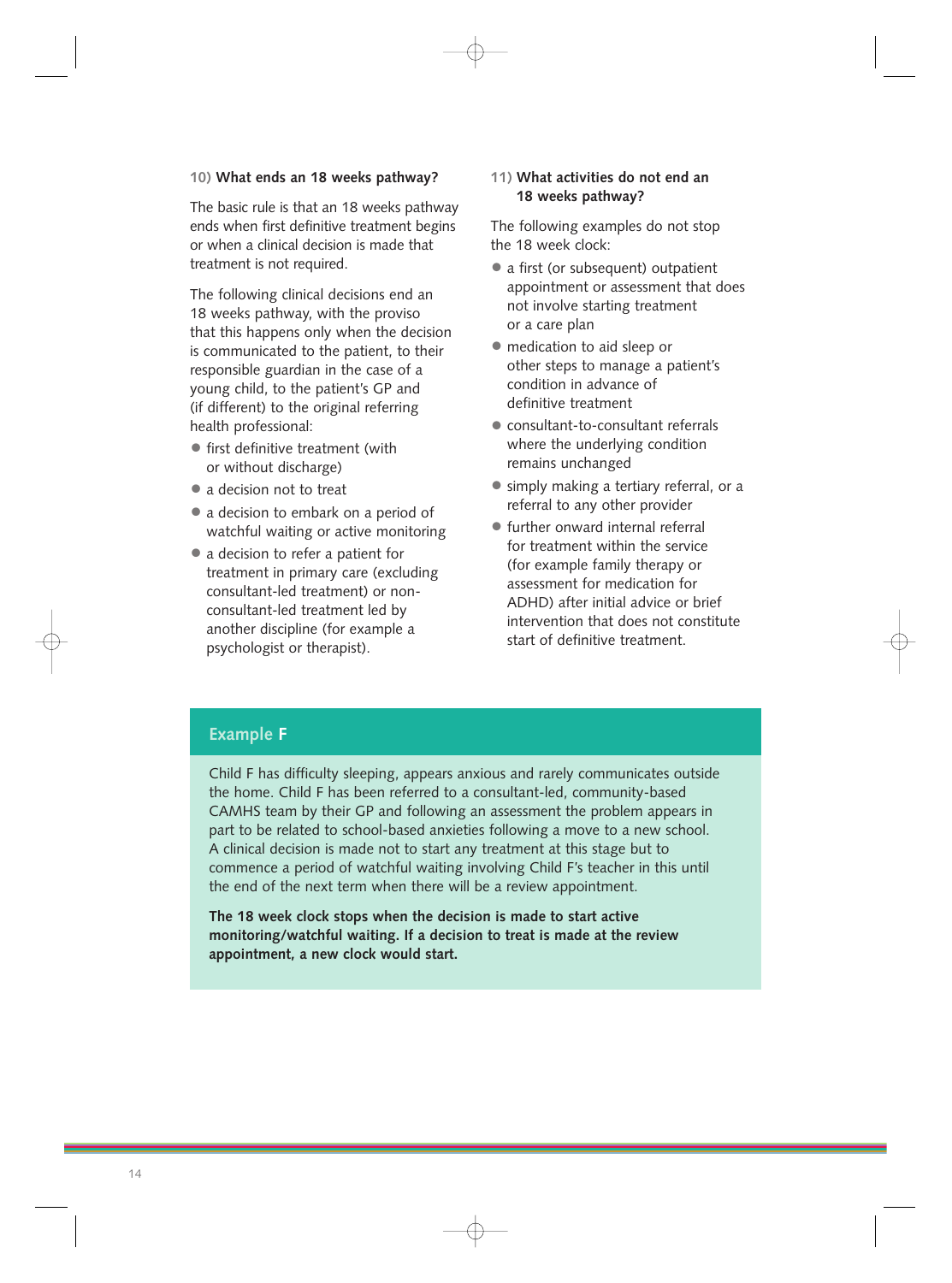## **Example G**

Child G has difficulty concentrating, appears anxious and rarely communicates at school but can get frustrated and throw things or push over chairs. Child G has been referred to a consultant-led community-based CAMHS team by the school nurse and, following an initial assessment, the problem appears in part to be related to school-based anxieties. A school observation is planned by CAMHS staff but this cannot take place during the school holidays. A decision about treatment is delayed until input from school and school observation of Child G is possible.

**The 18 weeks standard applies to this referral. The clock continues to run during the holiday period and continues to run until first definitive treatment begins or a clinical decision is made that treatment is not required.** 

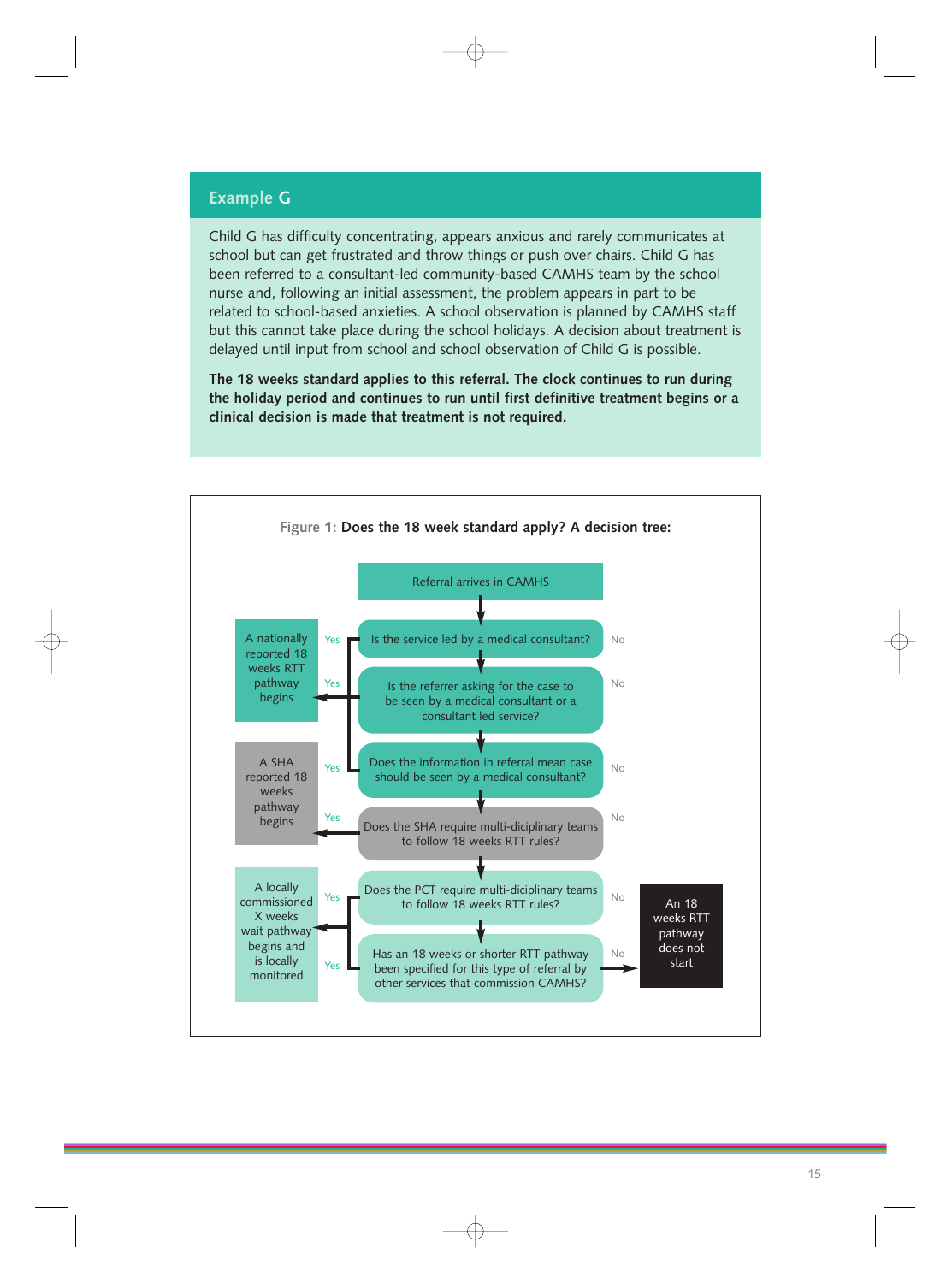# <span id="page-17-0"></span>SECTION 3 **Implementation**

## **Service delivery issues**

Swift access to services has benefits both for children, young people and their families, and for service efficiency (Moss, 2008). For service users, intervening as

quickly as possible reduces the likelihood of chronic mental health problems developing. For services, clear access routes require an understanding of demand which in turn makes it easier to plan and manage staff capacity and workloads.

## **Case study 2 Capacity and demand modelling to implement an 18 weeks pathway**

Doncaster and Bassetlaw Foundation Trust used learning from its 18 weeks early implementer site to improve waiting times for assessment and treatment.

- Ward rota and urgent outpatient assessment clinics were merged into one daily on-call urgent rota.
- The routine clinic focused on routine work only, offering a higher number of weekly appointment slots.
- Regular feedback on referral flow rates and waiting times were made available.

#### **How things improved:**

- Waiting times for initial assessments and therapeutic interventions reduced.
- Staff continuously update their clinical skills in risk assessment and urgent need.
- Staff have a greater understanding of the requirement for user feedback, and performance monitoring mechanisms in CAMHS to improve patient outcomes.
- The project has prepared and equipped the tier 3 service for the implementation of the 18 weeks care pathway.

**Further information:** see *Implementation tools, page 26* for a link to the full case study online or contact *tracey.carter@dbh.nhs.uk*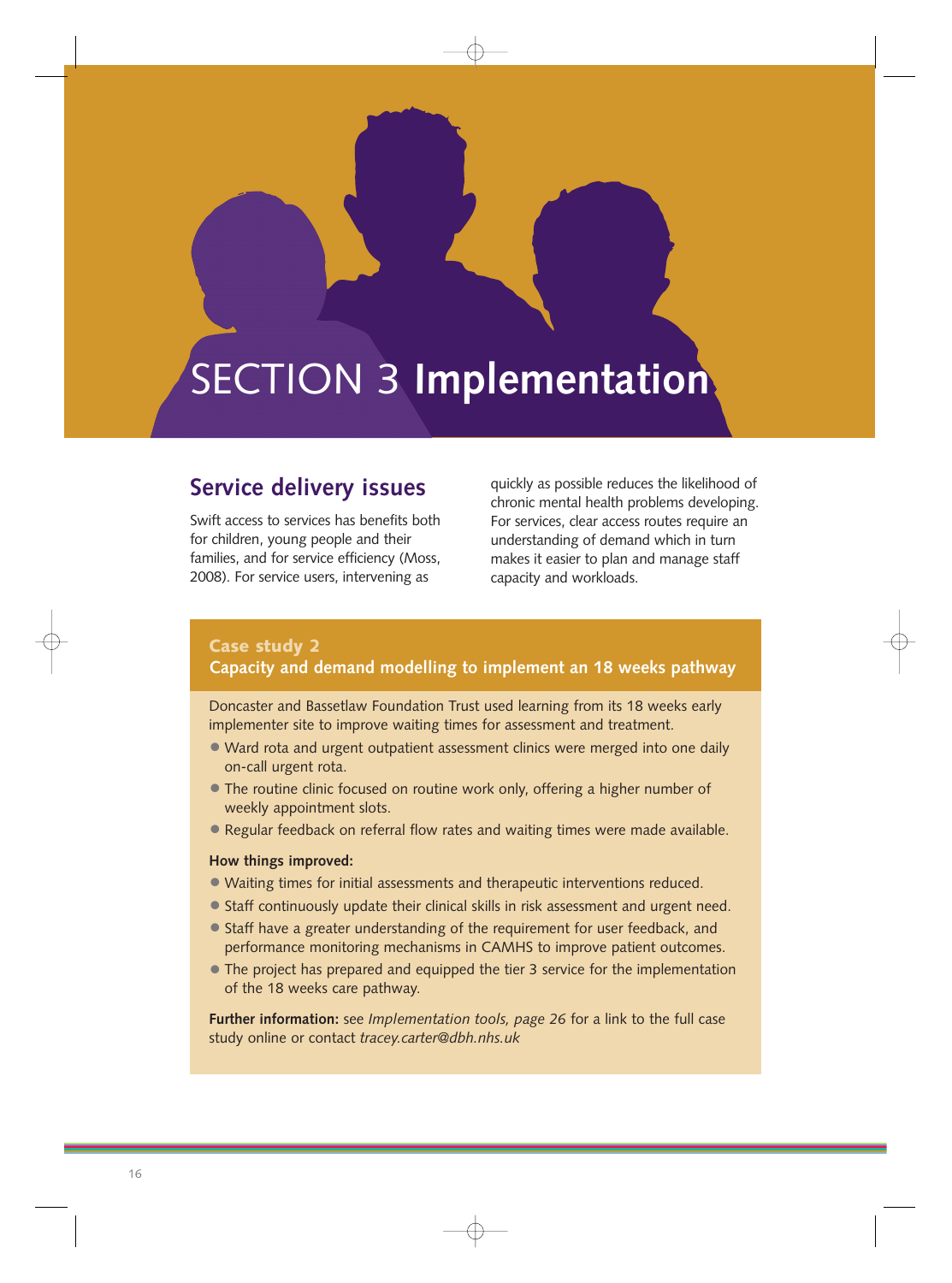## **Case study 3 Developing local monitoring tools**

Robust performance monitoring was the starting point for service change for Cornwall CAMHS, which needed a baseline before it could achieve its aim of a waiting time standard of four weeks from referral to initial assessment. Performance charts were introduced to enable managers to monitor the throughput of service users. These show average activity as well as standard variations above and below the average. Data is captured relating to those patients who are waiting more than four weeks to be seen.

#### **How things improved:**

- The service is better managed in terms of allocation of staff resources in different clinical and geographical areas. An analysis of the data indicates where blockages in the system are occurring. Clear data regarding expected peaks and troughs in referrals enables better allocation of staff resources, thereby reducing waiting times.
- There is robust data to support the claim that to reduce the underlying trend of waiting times of more than four weeks, more clinical resources are needed. The aim is to reduce the wait from referral to initial assessment to 21 days.

**Further information:** see *Implementation tools, page 26* for a link to the full case study online or contact *linda.bennetts@cpt.cornwall.nhs.uk* or *davidthompson@cpt.cornwall.nhs.uk* 

A number of practical steps need to be taken in any work to improve access to services. These include:

- defining the services being provided and the scope of what is offered by each
- understanding current performance or waiting times for CAMHS, inclusive of all agencies
- setting and agreeing locally defined standards and pathways to be developed
- setting and agreeing expectations for the timely delivery of treatments and interventions
- agreeing performance measures
- establishing reporting mechanisms.

Many of the examples in this guide refer to the use of pathways when redesigning services. Feedback suggests that clear

pathways can be helpful both for staff and for children, young people and families. A service pathway is an agreement between commissioners and providers based on the model of care that is appropriate to meet local needs effectively. An example of a commissioned 18 weeks service pathway is described in case study 5 and can be down-loaded as a resource *(see Implementation tools, page 26, item 8).* 

## **Implementing pathways**

An integrated care pathway (ICP) is a document that describes a process within health and social care (National Leadership and Innovation Agency for Healthcare, 2005). An ICP is both a tool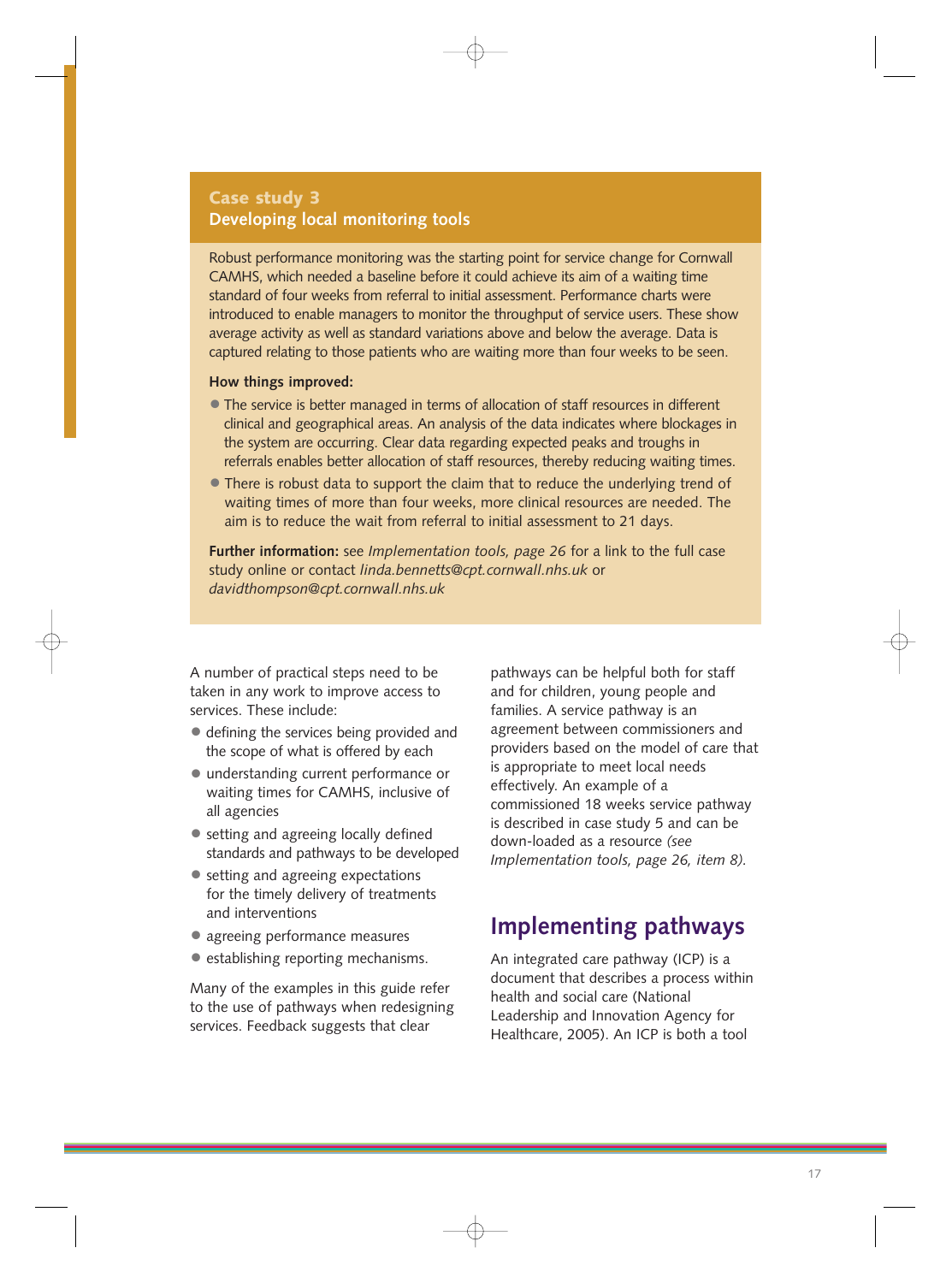and a concept which embeds guidelines, protocols and locally agreed, evidence based, patient-centred, best practice into everyday use for the individual patient. Uniquely, an ICP records variations from planned care in the form of 'variances'. An ICP aims to have:

- the right people
- in the right order
- in the right place
- doing the right thing
- at the right time
- with the right outcomes
- all with attention to the patient experience.

In CAMHS a fully implemented ICP would include:

• a definition of the patient group

covered, for example all new presentations of self harm

- local and national standards and intended outcomes for that group of patients
- references to the evidence based practice used to inform local practice
- maps and flow charts showing the clinical and non-clinical processes designed to implement good practice in the diagnosis, treatment and management of the patient group
- a way of recording and monitoring variances (when the care of an individual patient or the outcome of care is different to that planned for the patient group and the reason for that difference
- a family-friendly leaflet describing what will happen when, where and why.

## **Case study 4 Monitoring CAMHS waiting times and agreeing 18 week definitions**

Local PCT commissioners asked Birmingham CAMHS to comply with the 18 weeks standard. When the project started there were around 300 children waiting, with the longest wait being over two years. Clinicians were engaged to agree and implement a definition of 'start of treatment'.

### **How things improved:**

- The 18 week definition is being used by all staff.
- 70 per cent to 90 per cent of patients are now seen within 18 weeks.
- The standard of data is much improved and allows the service to produce weekly and monthly reports of performance against the 18 weeks standard.
- All partners have a much greater understanding of the complexity of community-based CAMHS and the challenges of applying apparently straightforward targets within this environment and with complex national IT systems.

**Further information:** see *Implementation tools, page 26* for a link to the 18 week clock examples and the full case study online or contact *iain.nelson@bch.nhs.uk*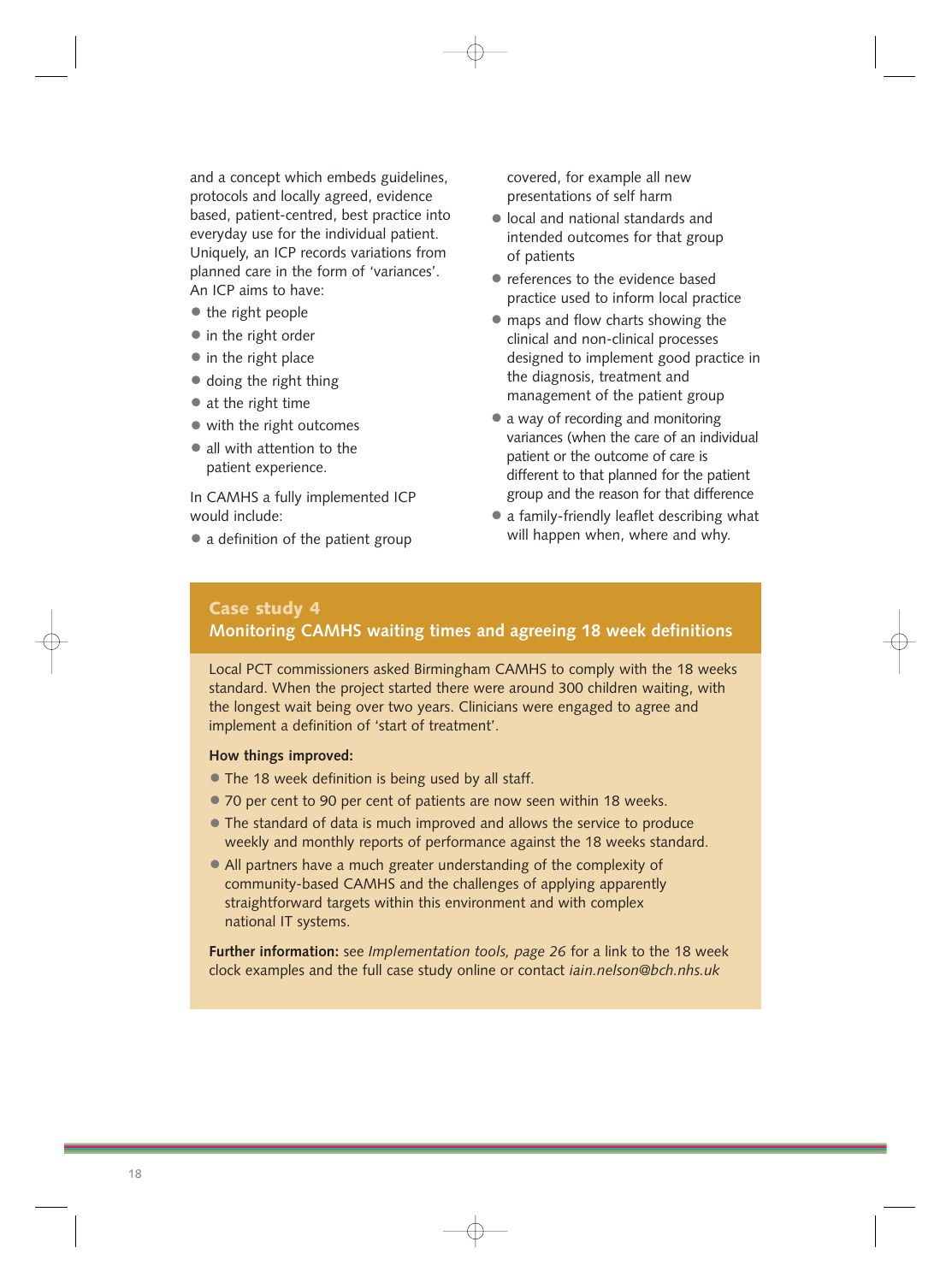## **Case study 5 Commissioning an 18 weeks pathway**

Large caseloads, staff shortages and slow progress through the system led local commissioners to support Wakefield CAMHS to redesign the whole of their tiered service into one based on planned and unplanned care pathways where referral to treatment time could be monitored.

## **How things improved:**

- Children and families have a choice of where to access services.
- Timely intervention is available on a 24-hour basis.
- Caseload sizes have reduced and waiting lists have been eliminated.
- An increase in staffing has enabled prevention and early intervention work.
- Referral to assessment to treatment is well within the 18 weeks standard.
- Care bundles are being produced to underpin the pathway.
- Admissions to specialist inpatient services have been drastically reduced.
- All staff have clear job plans, morale has improved and there are no recruitment problems.

**Further information:** see *Implementation tools, page 26* for a link to the pathway and the full case study online or contact *sharon.tinker@wdpct.nhs.uk* 

## **Four service improvement models**

This section describes four generic approaches which can be adopted by CAMHS to improve service delivery. Each of them has already been used in some areas by commissioners and providers. There is no one recommended approach that fits all CAMHS. This chapter includes practice examples of the ways in which the different approaches have helped local areas address specific difficulties or circumstances.

## **The 10 High Impact Changes**

These are ten changes that mental health services can make to achieve the biggest impact in improving service delivery. The changes were originally developed by the NHS Modernisation Agency in 2004, and adapted for mental health services in 2006, drawing on quantitative data, case studies and a literature review (CSIP, 2006). The ten high impact changes for mental health services are relevant across the range of health and social care statutory and non-statutory mental health organisations, including CAMHS.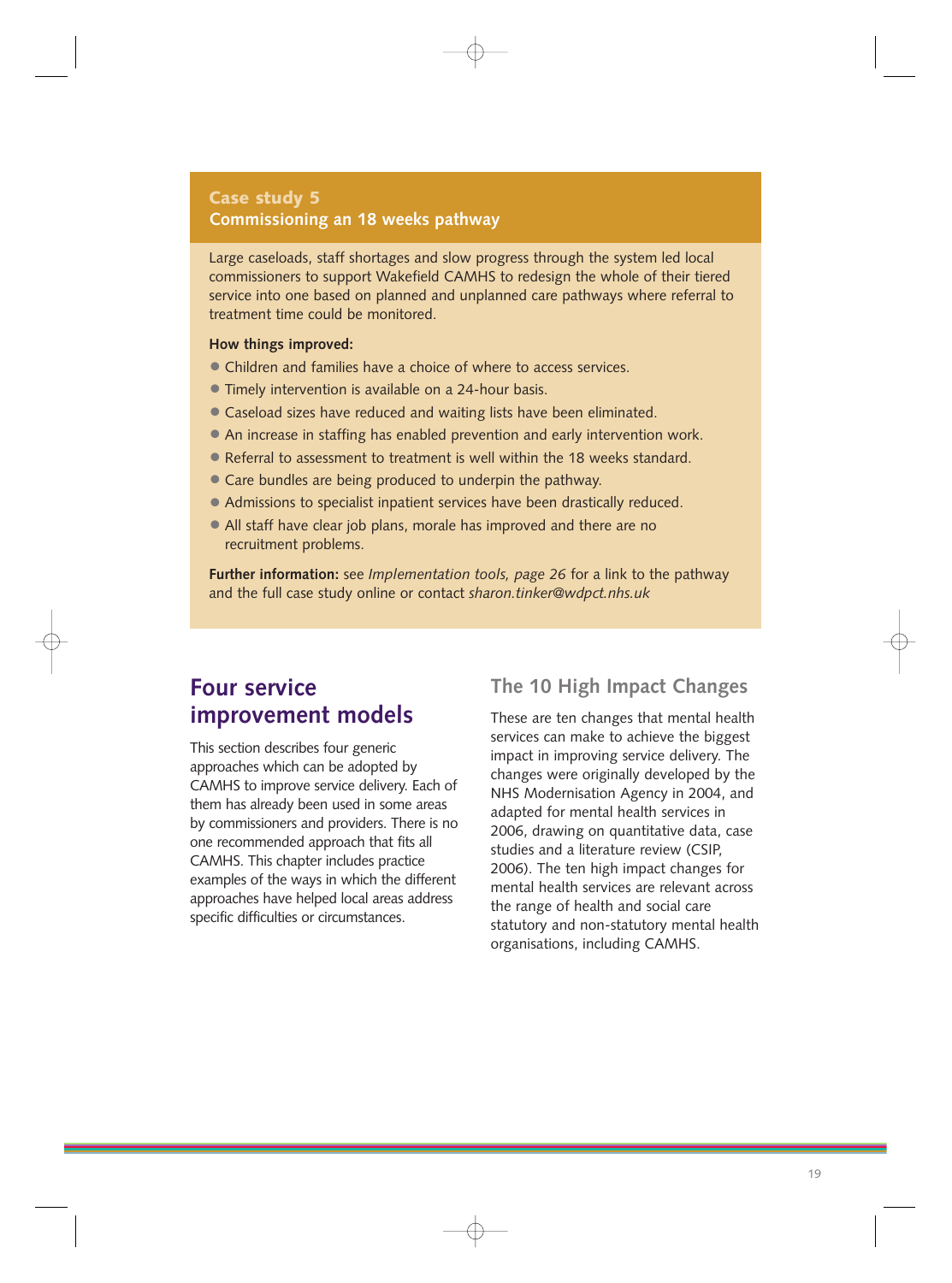## **How can they be applied in CAMHS?**

A baseline assessment is carried out to help map where the service currently is in relation to the ten areas. There is also a range of tools and techniques available to support implementation. The ten high impact changes are:

- **1)** Treat home based care and support as the norm for delivery of mental health services.
- **2)** Improve flow of service users and carers across health and social care by improving access to screening and assessment.
- **3)** Manage variation in service user discharge processes.
- **4)** Manage variation in access to all mental health services.
- **5)** Avoid unnecessary contact for service users and provide necessary contact in the right care setting.
- **6)** Increase the reliability of interventions by designing care based on what is known to work and that service users and carers inform and influence.
- **7)** Apply a systematic approach to enable the recovery of people with long-term conditions.
- **8)** Improve service user flow by removing queues.
- **9)** Optimise service user and carer flow through an ICP approach.
- **10)** Redesign and extend roles in line with efficient service user and carer pathways to attract and retain an effective workforce.

**Find out more:** The baseline assessment tool can be downloaded at:

*www.yhip.org.uk/silo/ files/10-highimpact—changes—for-mental-healthservices-.pdf* 

## **The Choice and Partnership Approach2**

**What is it?** The Choice and Partnership Approach (CAPA) is a clinical system that brings together the active involvement of young people and their families, demand and capacity ideas and a new approach to clinical skills and job planning. The aim is to enable services to:

- do the right things (having a clear working goal with the family and young person)
- with the right people (using clinicians with the appropriate clinical skills)
- at the right time (without any external or internal waits).

CAPA puts into practice many of the 7 HELPFUL habits of effective CAMHS – handle demand, extend capacity, let go of families, process map and redesign, flow management, use care bundles and look after staff.

## **How can it be applied in CAMHS?**

CAPA was developed in Richmond and East Herts CAMHS. It has been implemented in many CAMHS teams in the UK, Australia and New Zealand. CAPA is focused on a collaborative approach with the child or young person and their family. For the clinician there is a shift from an 'expert with power' to a 'facilitator with expertise'. There are 11 key components:

**2** *This section has been informed by York and Kingsbury (2009) The Choice and Partnership Approach (see References). Available from rowe.york@btinternet.com or www.camhsnetwork.co.uk*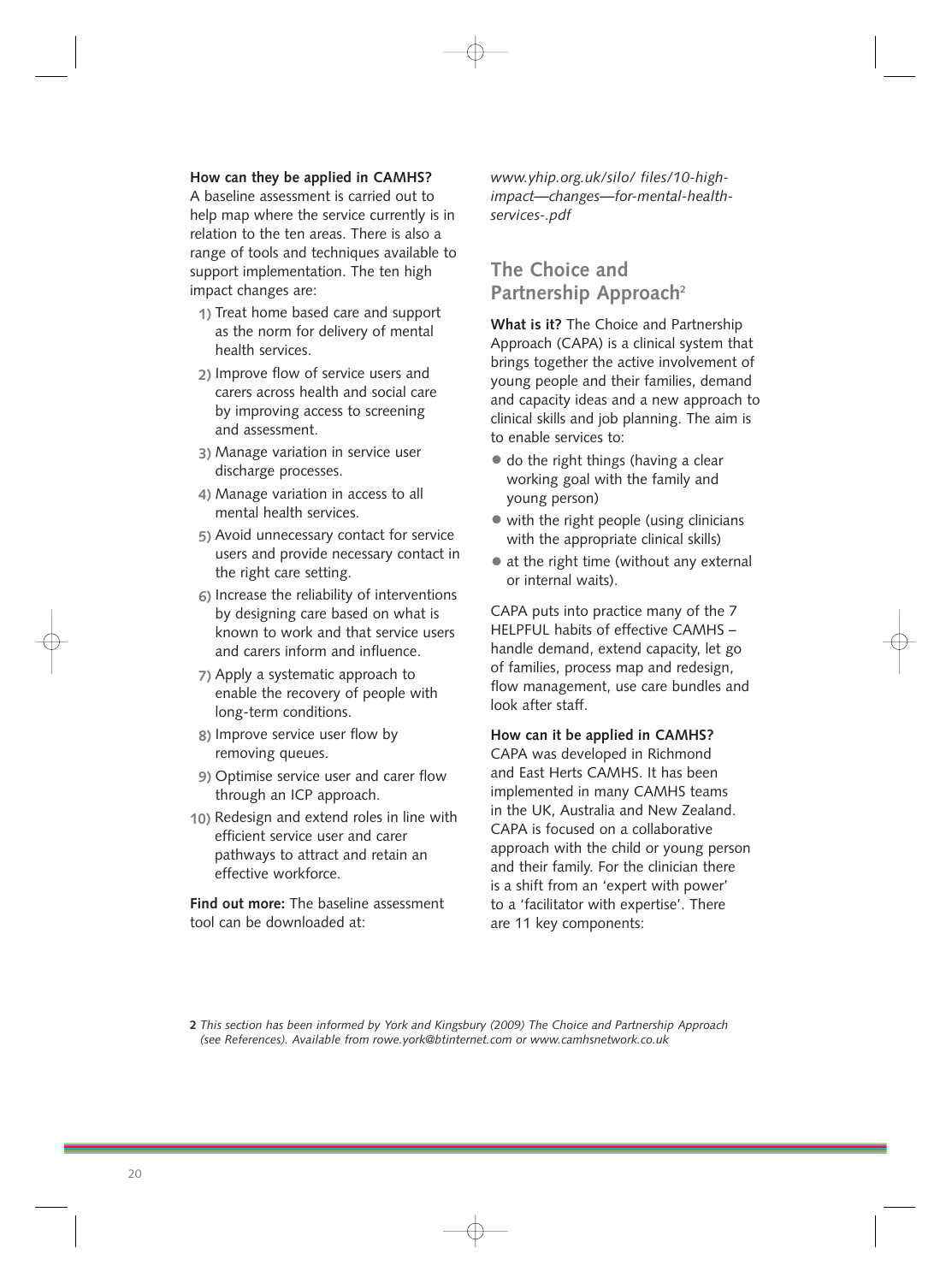- **1)** management and leadership
- **2)** language
- **3)** handle demand
- **4)** 'choice' framework
- **5)** full booking to partnership
- **6)** selecting partnership clinician by skill
- **7)** extended clinical skills in partnership
- **8)** job plans
- **9)** goal setting and care plan
- **10)** peer group supervision
- **11)** team away days.

Both CAPA and the 7 HELPFUL habits have associated self-rating scale tools that can be used for baseline assessment and monitoring of ongoing implementation (see *Implementation tools, page 27*, items 6 and 7).

**CAPA clinical pathway:** For the child or young person and their family, the first clinical contact is in a 'choice' appointment. Here they may choose:

• not to return to the service because they can get back on track themselves

- to be put in contact with a different agency more suited to help
- $\bullet$  to return to CAMHS.

This appointment aims to combine assessment, motivational enhancement, psycho-education, goal setting and things to try at home. If the child or young person chooses to return they will be able to choose an appointment with a clinician who has the right skills to help them. This next appointment will be the start of 'core partnership' work with that clinician. Most people will find this is enough to achieve their goals. Core partnership work is delivered by clinicians with extended clinical skills, supplemented by additional specific specialist partnership work as needed. An example could be individual psychodynamic psychotherapy alongside core work with the family. CAPA encourages teams to define the skills and competencies required by clinicians. It requires a learning culture, strong peer support and effective leadership.

**Find out more:** *www.camhsnetwork.co.uk* 

## **Case study 6 Implementing CAPA**

Unacceptable waiting lists led Stockton CAMHS to use CAPA to redesign their service

#### **How things improved:**

- The team now sees 70 per cent of new clients within four weeks.
- The service operates with a central point of access and agreed internal pathways.
- The service no longer uses the team as the key decision making forum for new referrals – this is now undertaken by one clinician with access to support.
- Staff morale and overall functioning has improved and primary mental health workers are better integrated into the service.
- IT systems capture relevant data for monitoring improvement.
- There is flexibility and control over the demands on the service.

**Further information:** see *Implementation tools, page 26* for a link to the full case study online or contact *tracy.splevins@tney.northy.nhs.uk*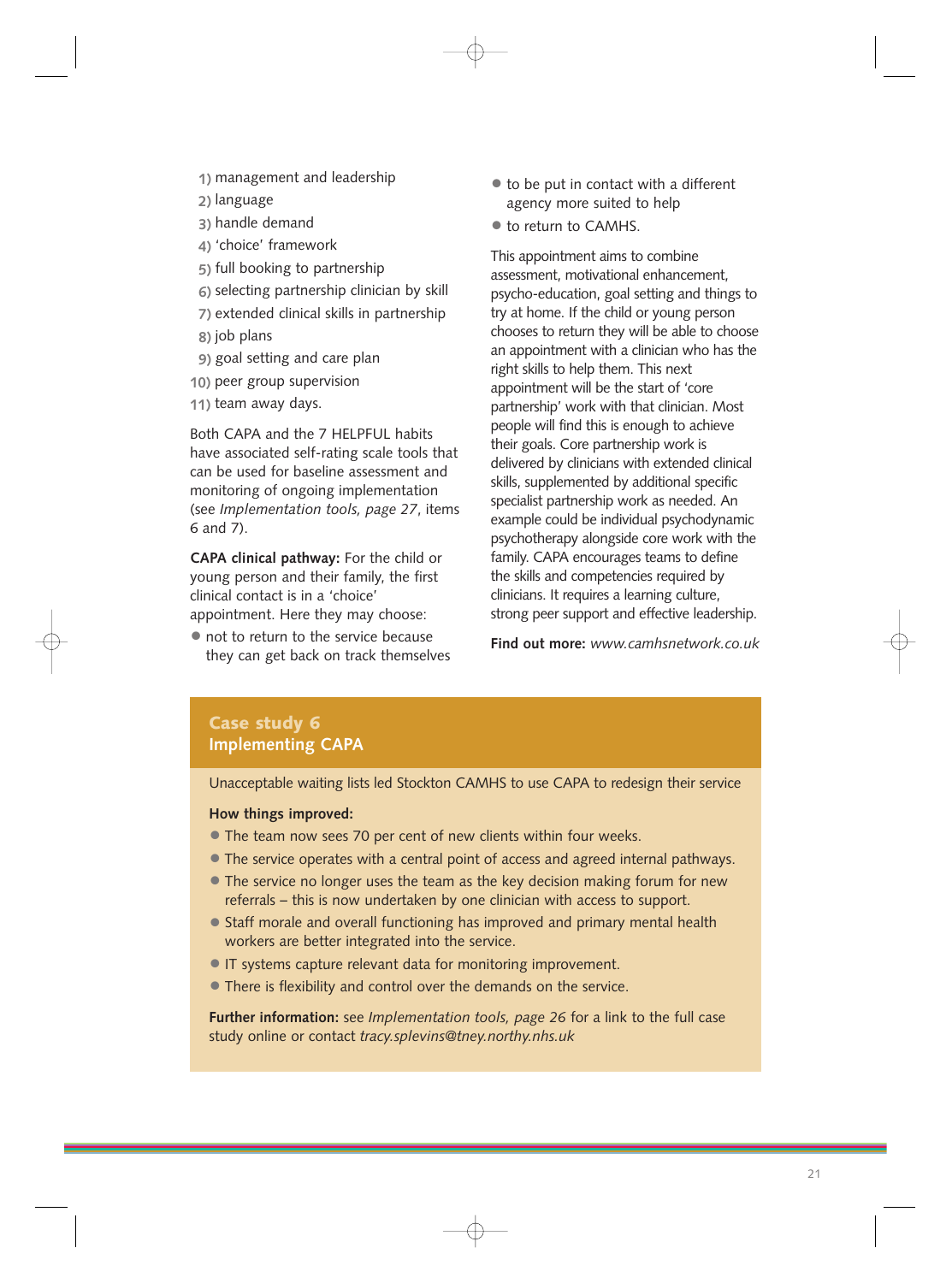## **Case study 7 Using the CAPA audit tool**

Local commissioners and the SHA required Lincoln and West Lindsey Child and Family Services Team to reduce waiting times for new referrals from 52 to 18 weeks. The team introduced the CAPA model and audit tool to assess progress.

### **How things improved:**

- Using CAPA all referrals were seen within local and regional waiting time targets
- There was no undue wait between 'choice' and 'partnership'.
- A large proportion of the processes were administration-driven, highlighting the important role of effective administrative support in delivering CAPA.
- The audit identified individual clinician variance in implementing CAPA which then enabled more reflective team discussion.
- CAPA has been embedded in the team's working practices since early 2007.

**Further information:** see *Implementation tools, page 26* for a link to the full case study online; copies of the local standards and the audit tool can be requested by e-mail from *gill.walker@lpt.nhs.uk* 

## **Lean Thinking3**

**What is it?** Lean Thinking is a service improvement approach to maximising value adding activities, improving flow and eliminating waste. It was developed by Toyota but has been applied in other sectors. In health and social care, Lean Thinking is about identifying what adds value for those using services, and getting the right people or things to the right place, at the right time, in the right quantities, while minimising waste and being flexible and open to change.

**How can it be applied in CAMHS?** Some services have found the Lean Thinking

approach helpful in understanding how families access and flow through services. In particular the concepts of 'adding value' and 'elimination of waste' can be useful.

- **1)** The first stage is to map out the steps families go through and how information flows through the service to support the pathway. This is used to sort those activities families feel add value to their care, from those which add no value.
	- Value adding activities are activities which the service user perceives to be valuable, for example meetings with clinicians out-of-hours in community locations.

**<sup>3</sup>** *This section has been informed by the following: IHI (2005) Going Lean in Healthcare; Womack, Jones and Roos (1991) The Machine that Changes the World; Womack and Jones (2005) Lean Solutions. See References.*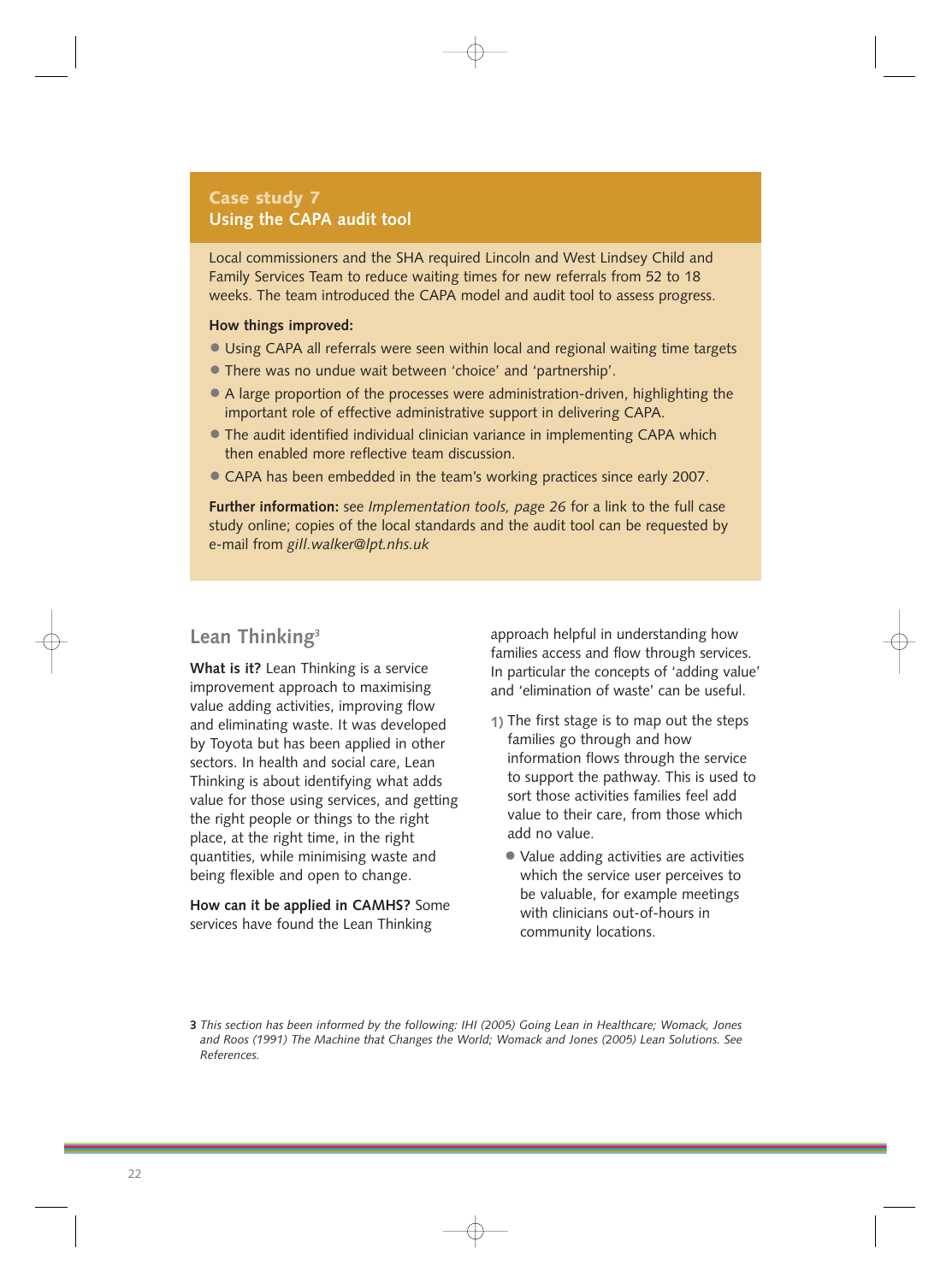- Waste is anything that does not add value for the child or young person. Plans for future service development should reduce or eliminate as much waste or non value adding activity as possible.
- **2)** The next step is to analyse the whole process – 'flow analysis'. Activities which add value from the patient's point of view need to be identified and distinguished from other clinical and administrative steps. A summary of the current situation can be produced by identifying the total number of process steps, the number of value adding steps and time spent.
- **3)** The final stage is to develop a future model of care or 'core care pathway', based on the analysis carried out. The aim is to eliminate unnecessary process steps, reduce batch sizes, predict length of stay and discharge dates and link up processes that need to run sequentially.

If each part of the process is able to deal with the same level of demand at the same time, patients can flow from one stage of the pathway to the next at the same rate. The pace of a CAMHS flow can be determined by the arrival rate of children and young people who require assessment and treatment. By analysing historical flow

## **Case study 8 Lean Thinking to improve tier 3 services**

Adopting a whole team approach to Lean Thinking enabled Bexley CAMHS to improve access by developing a more consistent and streamlined patient journey. A number of processes were introduced:

- pre-assessment telephone consultations with service users
- tracking to manage the flow of patients through the service
- routine use of outcome measures including patient reported outcome measures
- a detailed operational policy with timelines
- standardised letters and clinical records templates
- meetings focused on key tasks
- increased administrative support to save clinical and management time.

## **How things improved:**

- The system is now more efficient, in particular:
	- greater capacity for assessments and new processes
	- faster responses to referrals and lower waiting times from referral to completed core assessment
	- better quality service, for example through use of outcome measures, better clinical recording and data quality and better information sharing with service users
	- improved use of resources and team functioning.

**Further information:** see *Implementation tools, page 26* for a link to the full case study online or contact *beverley.mack@oxleas.nhs.uk*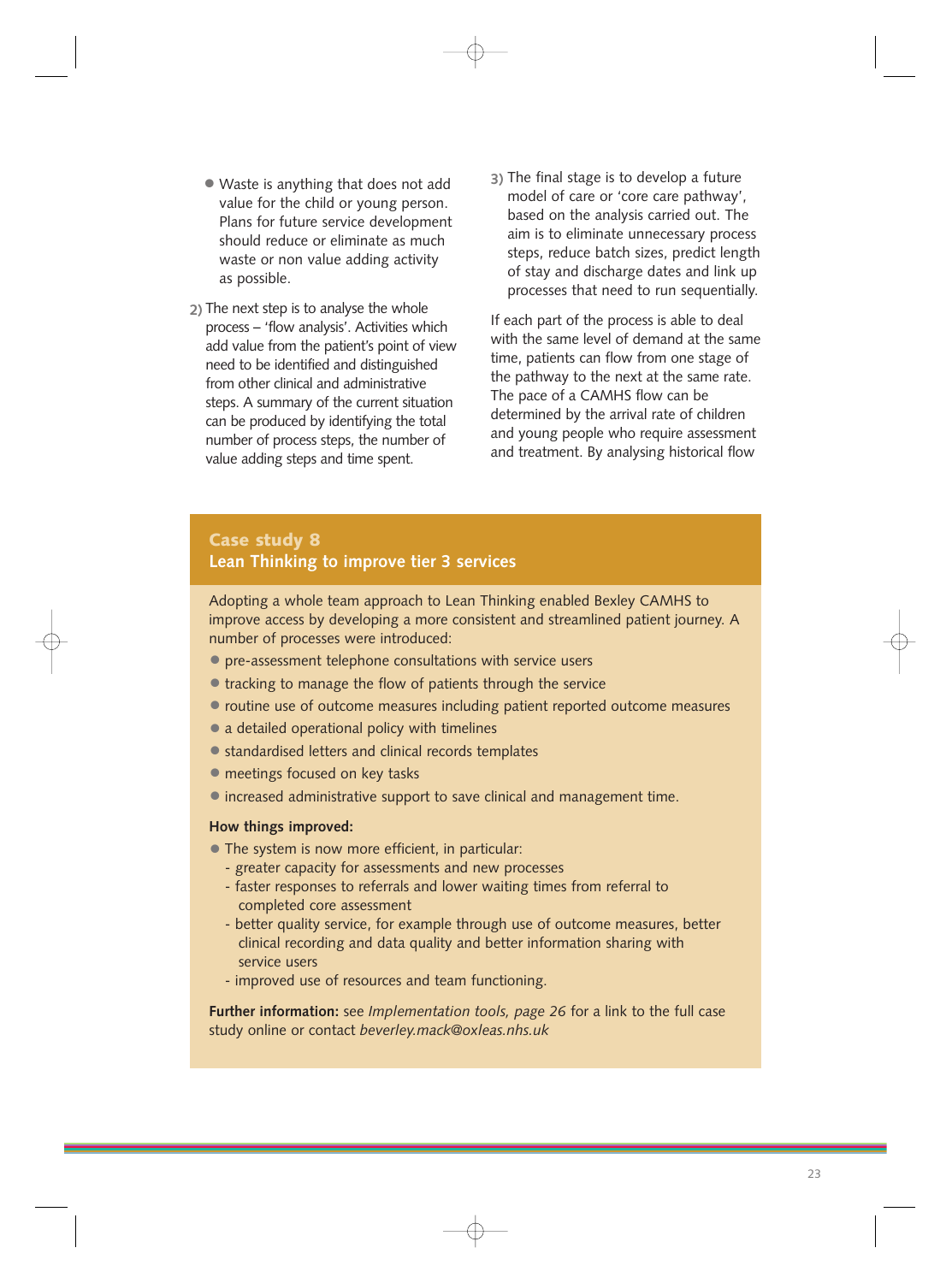## **Case study 9 A child and family-led approach for continuous improvement**

West Kent and Medway CAMHS used a demand-led, systems-thinking approach enabling frontline staff to properly understand the needs and requirements of each team's local community of children, young people and families.

Staff developed new skills in systems management and were involved in the review, design and implementation of service improvements.

Staff designed and developed Team locality 'dash boards' to display patientfocused and service improvement performance measures.

#### **How things improved:**

- Frontline clinicians and the people who use the service are actively involved in collecting and analysing their performance and supported to make change.
- There have been measurable reductions in waiting times and it is quicker and easier to access services.

**Further information:** see Implementation tools (page 26) for a link to the full case study online or contact *nick.coulter@cypf.org.uk* or *vicky.stevens@kmpt.nhs.uk* 

rates by day of the week or month of the year and setting the pace over a week or a month a plan can be developed to match available capacity to likely demand. The pace can be adjusted in line with changed demand when necessary.

**Find out more:** *www.institute.nhs.uk/building \_capability/general/lean\_thinking.html www.leanuk.org/pages/research\_health care.htm* 

## **New Ways of Working in CAMHS**

**What is it?** The need and demand for child mental health services is greater than the ability to supply.

These workforce pressures are considered the key constraining factor in the effective delivery of the NHS Plan and the CAMHS agenda (Kurtz et al, 2006). New Ways of Working (NWW) is about developing new, enhanced and changed roles for mental health staff, and redesigning systems and processes to support staff to deliver effective, person-centred care in a way that is personally, financially and organisationally sustainable. NWW is a cultural shift – it involves rethinking values, ways of working and roles to deliver person-centred care (CSIP/ NIMHE, 2007a and 2007b; Department of Health, 2005).

**How does it apply to CAMHS?** New Ways of Working has emerged as a good practice solution to significant difficulties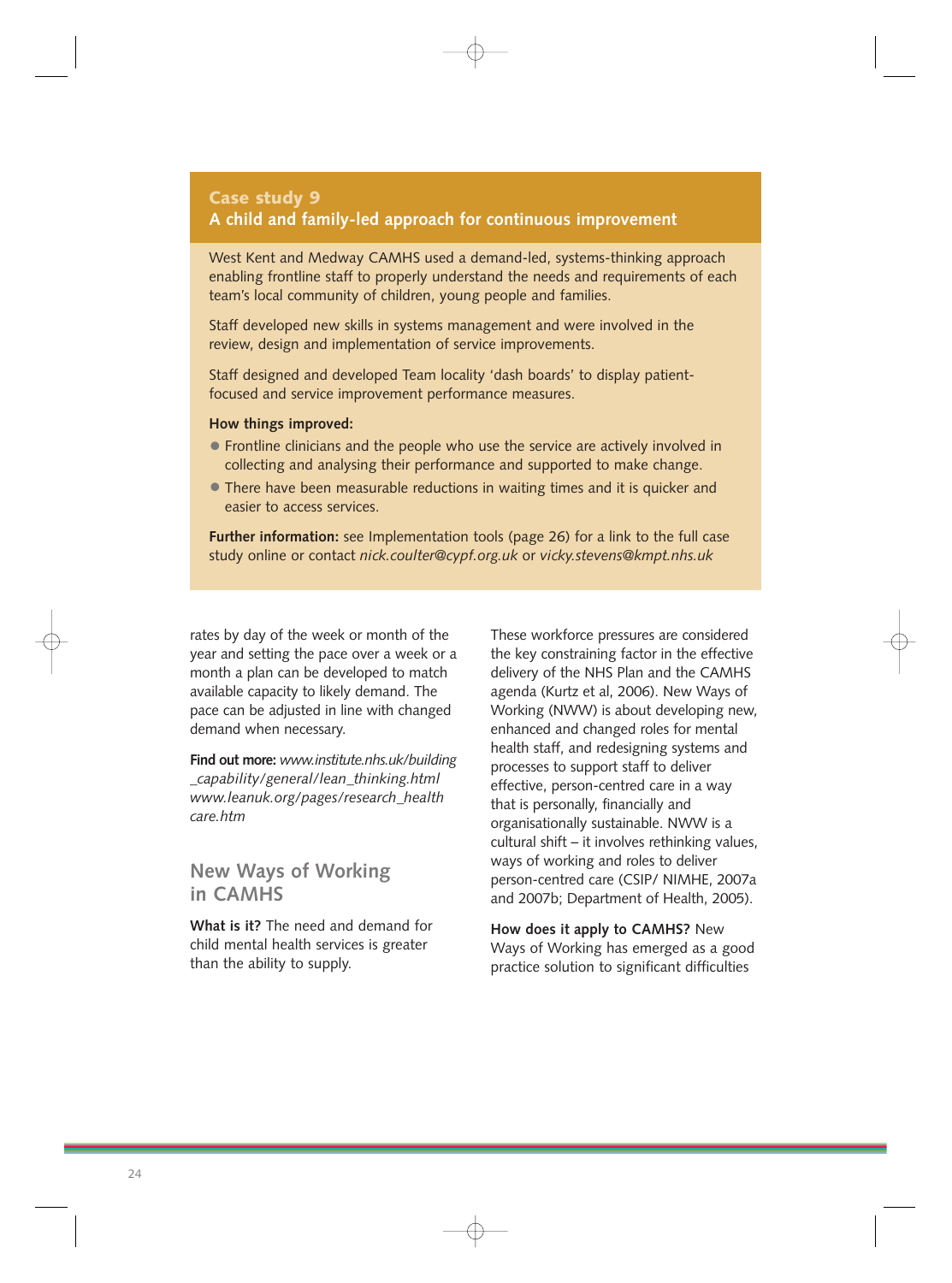facing the mental health workforce (Department of Health, 2006). It is about enabling all workers:

- to work effectively in teams
- to focus on their skills, competencies and capabilities rather than their status
- to bring new people into extended and new roles
- to meet children and families needs
- to work together across boundaries.

There is no single route to improving services. This approach is a useful resource for those wishing to make positive change and it should form part of a strategic workforce approach. A variety

of tools and resources that are specific to CAMHS have already been developed (CSIP/NIMHE, 2007b) but in some cases individual solutions will be needed that can use the principles of NWW. The National CAMHS Workforce Programme commissioned a project to look at New Ways of Working in CAMHS. Examples ranged from implementing an extended model of service delivery to user and carer involvement in service redesign.

## **Find out more:**

*www.newwaysofworking.org.uk www.healthcareworkforce.nhs.uk*  Tim Morris: *timmorris@liverpool.ac.uk*  Barry Nixon: *Barry.Nixon@5bp.nhs.uk* 

## **Case study 10 A new tier 2 service to manage capacity and demand**

In 2005 Oxfordshire CAMHS had waiting times of around a year. In order to eliminate waiting lists the service took a whole system approach to change across all the county and established a robust tier 2 service with a single point of access:

## **How things improved:**

- There are no waiting lists for services at tiers 2, 3 or 4.
- The tier 2 service provides a single referral point with targets to screen up to 3,000 cases annually and a direct service to 1,400 children and young people.
- Clear thresholds and eligibility criteria are in place.
- A greater variety of community-based interventions are provided.
- There is high service user satisfaction.
- The use of robust data is enabling continual service improvement.
- New Ways of Working was introduced for consultant psychiatrists alongside a new case management system for all clinical staff.

**Further information:** see *Implementation tools, page 26* for a link to the full case study online or contact *paul.sheffield@obmh.nhs.uk* or y*vonne.taylor@obmh.nhs.uk*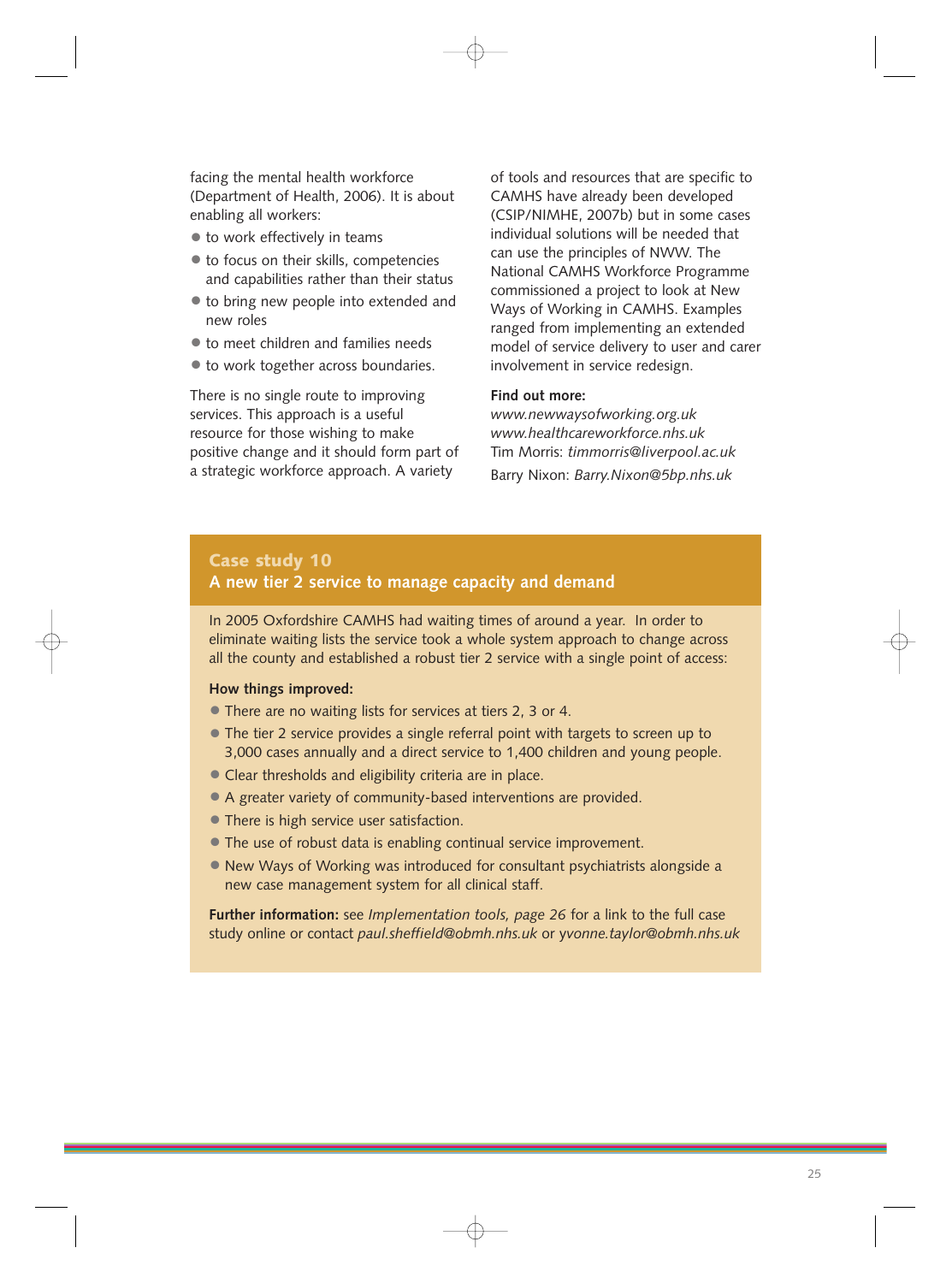## **Case study 11 Improving discharge planning and caseload management**

Variation in the size of caseloads and a lack of accurate data about activity led Harrogate CAMHS to introduce new systems to reduce waiting times, in particular new processes for allocation and case management; new discharge guidance and a new format for allocation meetings.

## **How things improved:**

- The new system is working well and waiting times have reduced.
- Discharge procedures are being strengthened by developing 'step down discharge' using the principles of the common assessment framework.
- Staff understand why it is important to provide accurate information to commissioners.

**Further information:** see *Implementation tools, page 26* for a link to the full case study online or contact *joanne.james@nyypct.nhs.uk* 

## **Implementation tools**

The case studies have referred to a number of tools which services have found particularly helpful in implementing improved access to services. These are described in more detail in the text below, along with links for online access where relevant.

### **1) Case studies on improving access**

Fuller versions of the case studies included in this guide.

*www.cypf.csip.org.uk/camhs/improvingaccess-to-camhs* 

### **2) Checklist for commissioners**

To assist commissioners in taking a strategic approach to improving access. Derived from case studies and workshops held during development of this guide. *See Checklist for commissioners page 28* 

## **3) Checklist for service providers**

To help service providers ensure they have clear pathways through the service and good care planning arrangements. *See Checklist for service providers page 30* 

#### **4) CAMHS contact form (template)**

Developed by Birmingham CAMHS for clinical staff to record decisions so that administrative staff know what to enter onto the IT system for patient information. *www.cypf.csip.org.uk/camhs/improvingaccess-to-camhs* 

### **5) 18 week clock examples**

A flow chart developed by Birmingham CAMHS showing five possible pathways for 18 week clocks.

*www.cypf.csip.org.uk/camhs/improvingaccess-to-camhs*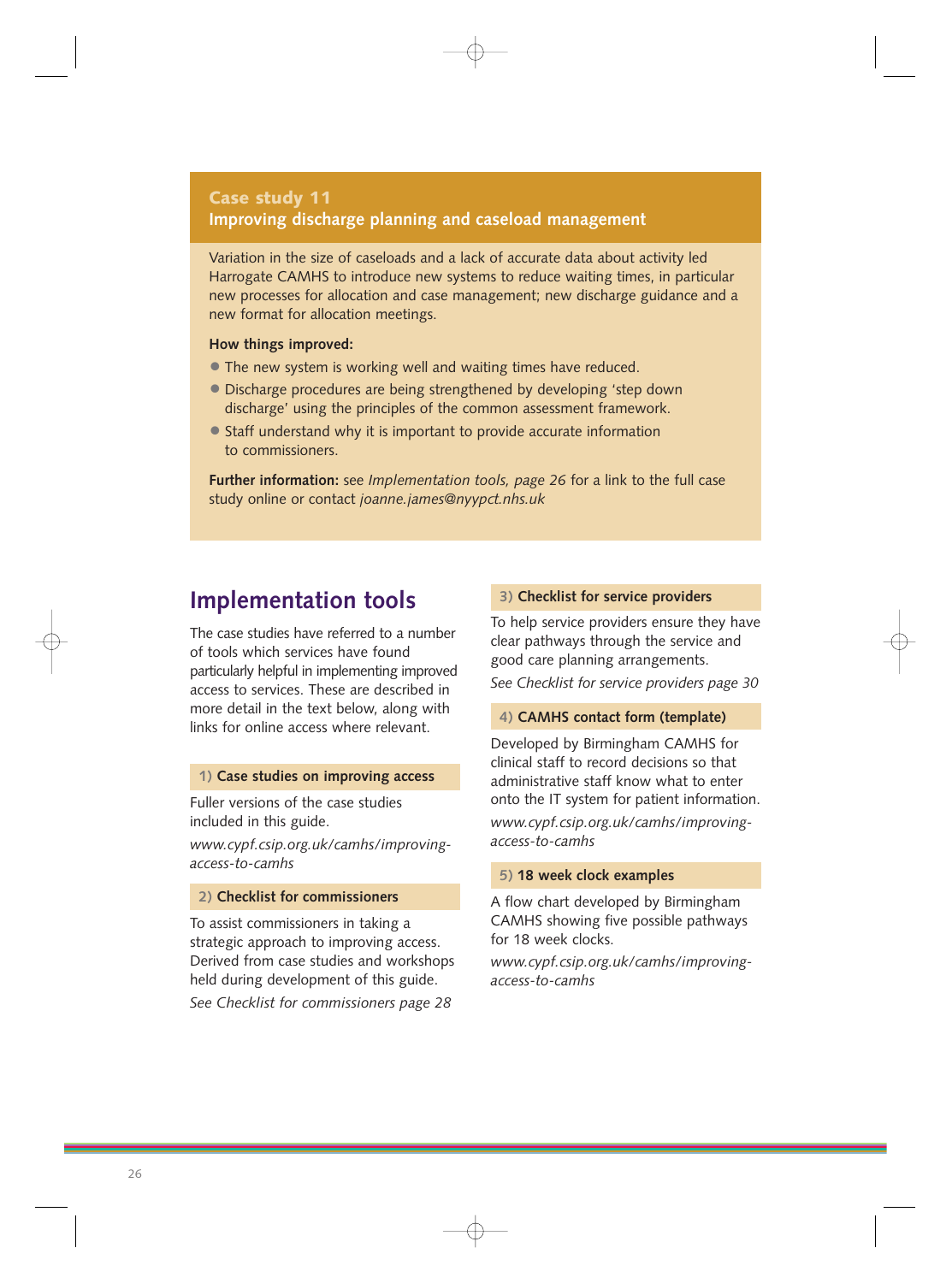## **6) 7 Helpful Habits assessment tool**

Questionnaire structured around the seven helpful habits to be completed with the team. Enables you to decide which items you do well and which require action.

*www.camhsnetwork.co.uk* 

## **7) CAPA Components Rating Scale (7 Helpful Habits edition)**

Rating scale to help you review your service and see how far you are to fully implemented CAPA

*www.camhsnetwork.co.uk* 

## **8) CAPA Care pathway**

Developed by Wakefield PCT to ensure swift and easy access using CAPA

*www.cypf.csip.org.uk/camhs/improvingaccess-to-camhs* 

#### **9) Learning disabilities care pathway**

A Mental Health Care Pathway for Children and Young People with Learning Disabilities – resource pack (CAMHS Publications, 2007). Developed for the Do Once and Share project

*www.annafreudcentre.org/ebpu/#mhldca repathway* 

## **10) Article on commissioning**

Describes the 11 world class commissioning competencies and how they relate to improving children's mental health.

*www.csip.org.uk/silo/files/wcc-camhspaper.pdf* 

## **11) Service improvement website**

A web-based library of quality and service improvement tools from the NHS Institute of Innovation and Improvement. Builds upon the No Delays Achiever website, launched in 2006 to support work towards 18 weeks pathways.

*www.nodelaysachiever.nhs.uk* in future at: *www.institute.nhs.uk/creativity\_tools /creativity\_tools/coming\_soon\_page.htm*l

### **12) CAMHS self assessment matrix**

Used by most CAMHS partnerships to help review and plan their priorities, investment and services.

*www.childhealthmapping.org. uk/self.assessment/* 

## **13) Emotional health and well-being toolkit**

This toolkit was produced in Bristol and helps schools find out the services, strategies and resources available to support children's emotional health.

*www.sw-special.co.uk/documents/ misc/docs/BristolCarePathwayToolkit.doc* 

#### **14) User participation website**

Participation Works is a consortium of six national children and young people's agencies. Its website is an online gateway for information, resources, news and networking on children and young people's participation.

*www.participationworks.org.uk* 

#### **15) Participation standards**

CAMHS participation standards and the 'you're welcome' quality criteria (Department of Health, 2007) are available online along with a self assessment toolkit to help with the design of child and youth friendly services.

*www.cypf.csip.org.uk/camhs.html*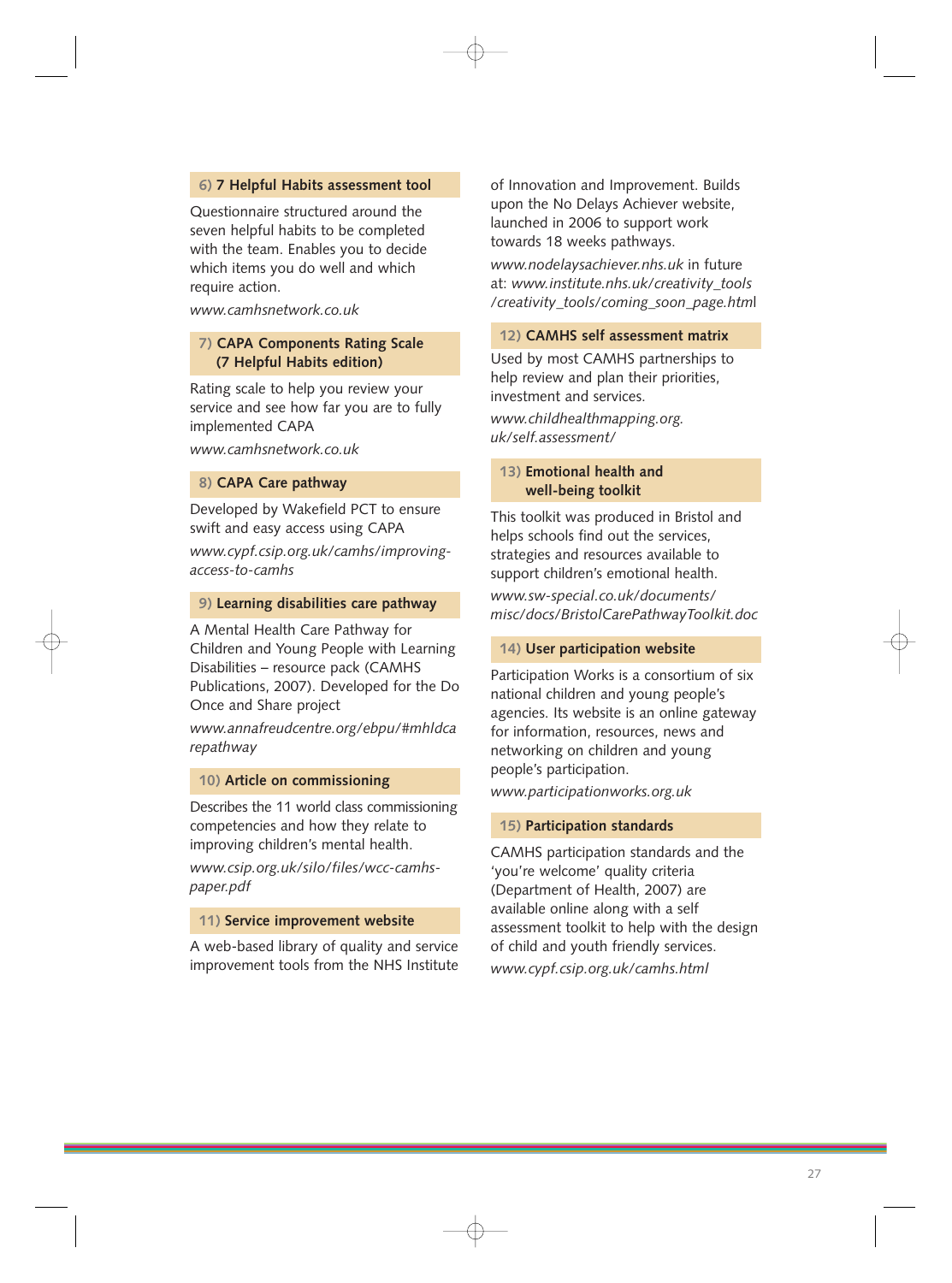| <b>Checklist for commissioners</b>                                                                                                                                                                                                                                                                                                                                                                                                              | <b>No</b><br><b>Red</b> | <b>Partial</b><br><b>Amber</b> | <b>Yes</b><br><b>Green</b> |
|-------------------------------------------------------------------------------------------------------------------------------------------------------------------------------------------------------------------------------------------------------------------------------------------------------------------------------------------------------------------------------------------------------------------------------------------------|-------------------------|--------------------------------|----------------------------|
| 1) Commissioners have involved partner agencies and<br>clinicians in the development and commissioning of services<br>to meet mental health, emotional health and psychological<br>well-being of children and young people                                                                                                                                                                                                                      |                         |                                |                            |
| 2) Commissioners have defined the services being provided<br>and the scope of what is offered by each provider/team                                                                                                                                                                                                                                                                                                                             |                         |                                |                            |
| 3) A local directory/local offer of all CAMHS for children and<br>families is available to referrers in all agencies, staff and families                                                                                                                                                                                                                                                                                                        |                         |                                |                            |
| 4) Commissioners understand the current performance or<br>waiting times for CAMHS                                                                                                                                                                                                                                                                                                                                                               |                         |                                |                            |
| 5) Commissioners understand where the 18 week RTT<br>standard applies to local services                                                                                                                                                                                                                                                                                                                                                         |                         |                                |                            |
| 6) The impact of emergency care on planned care capacity<br>has been identified                                                                                                                                                                                                                                                                                                                                                                 |                         |                                |                            |
| 7) Commissioners have established the effectiveness of the<br>current CAMHS pathways by assessing accessibility and<br>patient outcomes                                                                                                                                                                                                                                                                                                         |                         |                                |                            |
| 8) A vision for accessible local services has been agreed across<br>agencies and tiers of services. Local standards for acceptable<br>waiting times for first appointments and timely delivery of<br>treatments and interventions are in place                                                                                                                                                                                                  |                         |                                |                            |
| 9) Effective plans for service improvement and pathway<br>redesign are in place if needed to implement national and<br>local strategies, operating frameworks and the results of<br>local needs assessments.<br>Pathways have been prioritised for redesign based on<br>volume, variation, cost, history, efficiency, service<br>improvements required and outcomes. Lean Thinking/CAPA<br>principles have been applied in redesigning pathways |                         |                                |                            |
| 10) Clear pathways for accessing services are available with:<br>- graphical summaries (flow charts) showing maximum wait times<br>- a core offer statement that expresses clearly to families<br>and referrers the types of needs to which local waiting<br>time standards apply                                                                                                                                                               |                         |                                |                            |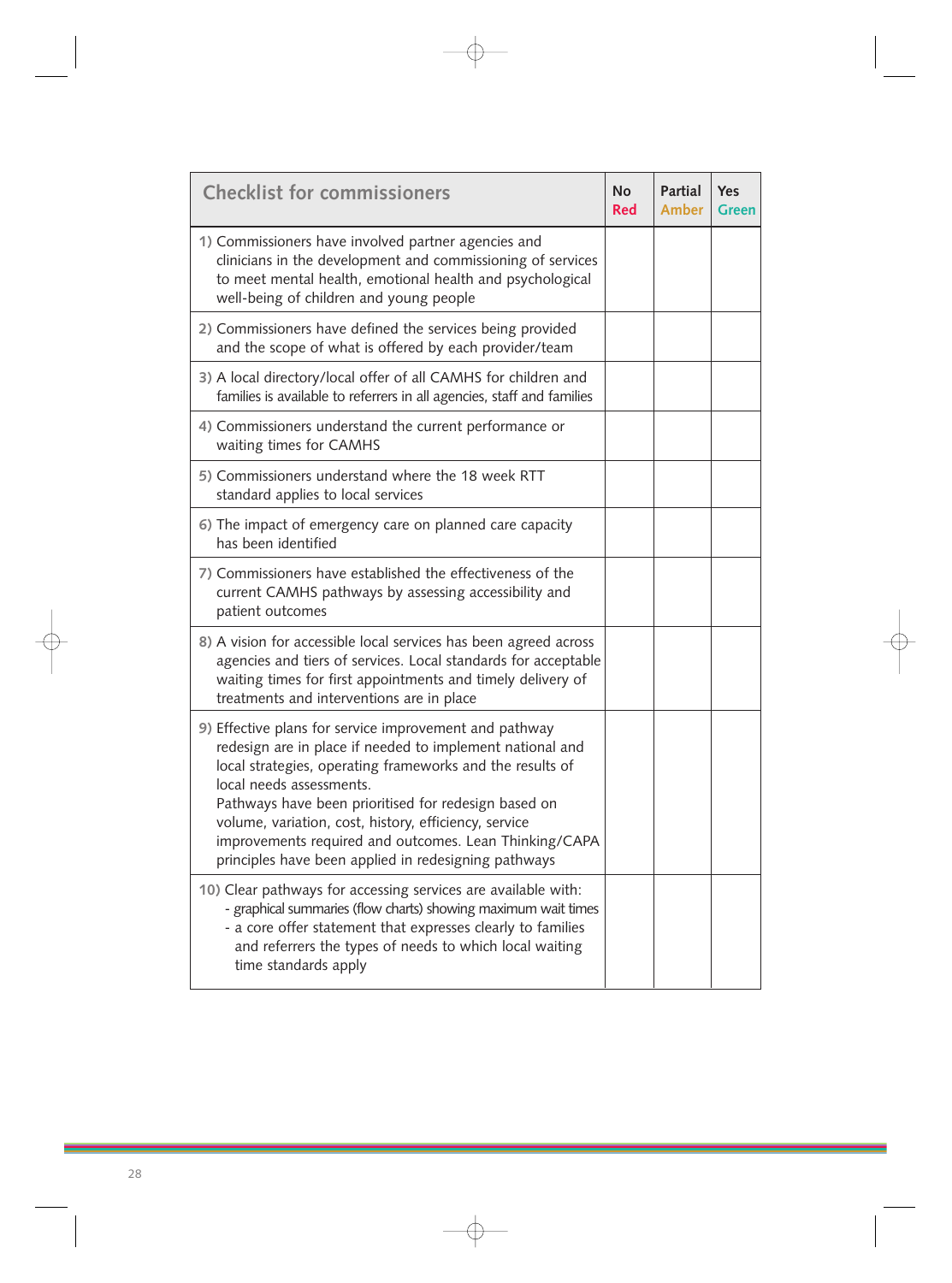| <b>Checklist for commissioners</b>                                                                                                                                                                                                                                                                                          | <b>No</b><br><b>Red</b> | <b>Partial</b><br><b>Amber</b> | Yes<br><b>Green</b> |
|-----------------------------------------------------------------------------------------------------------------------------------------------------------------------------------------------------------------------------------------------------------------------------------------------------------------------------|-------------------------|--------------------------------|---------------------|
| 11) Plans for/use of mental health and/or community<br>contracts are in place. Redesigned accessible CAMHS have<br>been secured through contracting and procurement                                                                                                                                                         |                         |                                |                     |
| 12) Positive relationships to support pathway performance are<br>in place; sustainable activity planning and capacity plans<br>have been agreed in line with contracts and projected<br>demand for redesigned pathways                                                                                                      |                         |                                |                     |
| 13) Service level agreements that specify the direct<br>interventions and the staffing capacity needed to meet<br>the number and nature of referrals are in place. Service<br>level agreements take into account the training and<br>consultation that also needs to be provided for other<br>agencies and tiers of service |                         |                                |                     |
| 14) There is agreement on performance measures<br>(including 18 weeks RTT rules where appropriate),<br>incentives and actions to be taken if performance does<br>not meet standards                                                                                                                                         |                         |                                |                     |
| 15) Monitoring includes: missed appointments/'do not<br>attends' (as lost capacity needs to be minimised),<br>discharge and transfer information (to help ensure flow<br>through services and avoid blockages, e.g. access to<br>specialist therapies) and actions to improve engagement<br>and letting go if needed        |                         |                                |                     |
| 16) Reporting mechanisms have been set up, tested<br>and implemented                                                                                                                                                                                                                                                        |                         |                                |                     |
| 17) A local impact assessment has been conducted to ensure<br>redesign is affordable and does not have adverse impact<br>on particular communities                                                                                                                                                                          |                         |                                |                     |
| 18) Regular review and monitoring of pathway performance is<br>in place to manage and resolve problems.                                                                                                                                                                                                                     |                         |                                |                     |
| 19) Providers are supported as required to accelerate<br>improvements across their service                                                                                                                                                                                                                                  |                         |                                |                     |

There is a good fit between this checklist and world class commissioning competencies 7,8,9 and 10

For detailed guidance visit *www.institute.nhs.uk* and download Commissioning for Patient Pathways: A practical guide to achieving and sustaining 18 weeks.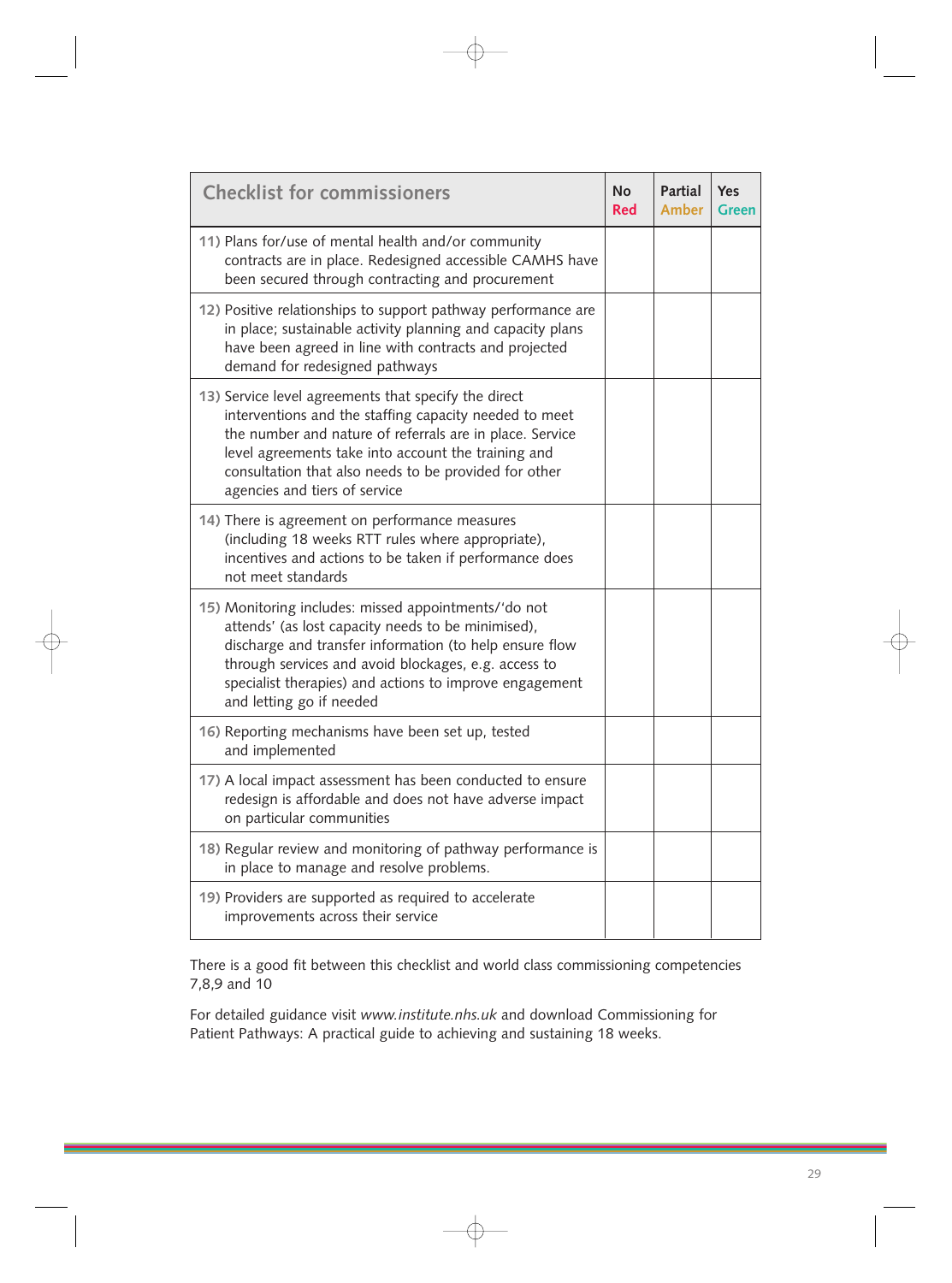| <b>Checklist for service providers</b>                                                                                                                                                                                                                                                                                                                                                                                                                                                          | <b>No</b><br><b>Red</b> | <b>Partial</b><br><b>Amber</b> | <b>Yes</b><br><b>Green</b> |
|-------------------------------------------------------------------------------------------------------------------------------------------------------------------------------------------------------------------------------------------------------------------------------------------------------------------------------------------------------------------------------------------------------------------------------------------------------------------------------------------------|-------------------------|--------------------------------|----------------------------|
| 1) Clinical and administrative staff understand when and how<br>to apply the 18 weeks RTT standard                                                                                                                                                                                                                                                                                                                                                                                              |                         |                                |                            |
| 2) The service has worked with commissioners to agree:<br>- who can refer<br>- acceptable length of wait for assessment and or treatment<br>- location of provision and accessibility of venues<br>- hours when services should be available<br>- provision of materials in appropriate formats to meet<br>needs of families<br>- ensuring accessibility of booking and assessment and<br>treatment services to all community groups including<br>vulnerable, e.g. availability of interpreters |                         |                                |                            |
| 3) The service has established the effectiveness of the current<br>access routes by consulting with and considering the<br>suggestions of children, young people and families                                                                                                                                                                                                                                                                                                                   |                         |                                |                            |
| 4) There are clear access routes to ensure families get the right<br>service quickly. These have been agreed with universal<br>services/agencies and specialist child health services                                                                                                                                                                                                                                                                                                           |                         |                                |                            |
| 5) The service has agreed criteria for accepting and declining referrals<br>with commissioners and referrers. There is a clear rationale for the<br>type of referrals that teams within the service are established to<br>work with as well as those they are not resourced to work with                                                                                                                                                                                                        |                         |                                |                            |
| 6) Staff have information about all local provision for children<br>and families and inform referrers and families of appropriate<br>sources of help and support when the service is not best<br>placed or resourced to meet identified needs                                                                                                                                                                                                                                                   |                         |                                |                            |
| 7) The service has identified service improvement objectives<br>and has an action plan in place which:<br>- targets any concerns about performance<br>- specifies pathways for redesign based on volume,<br>variation, cost, history, efficiency, achievable benefits<br>and outcomes for children young people and families<br>- contains measurable outcomes                                                                                                                                  |                         |                                |                            |
| 8) The service has redesigned its processes to deliver fast<br>(daily) triage of referrals. This is supported by an agreed<br>protocol and checklist                                                                                                                                                                                                                                                                                                                                            |                         |                                |                            |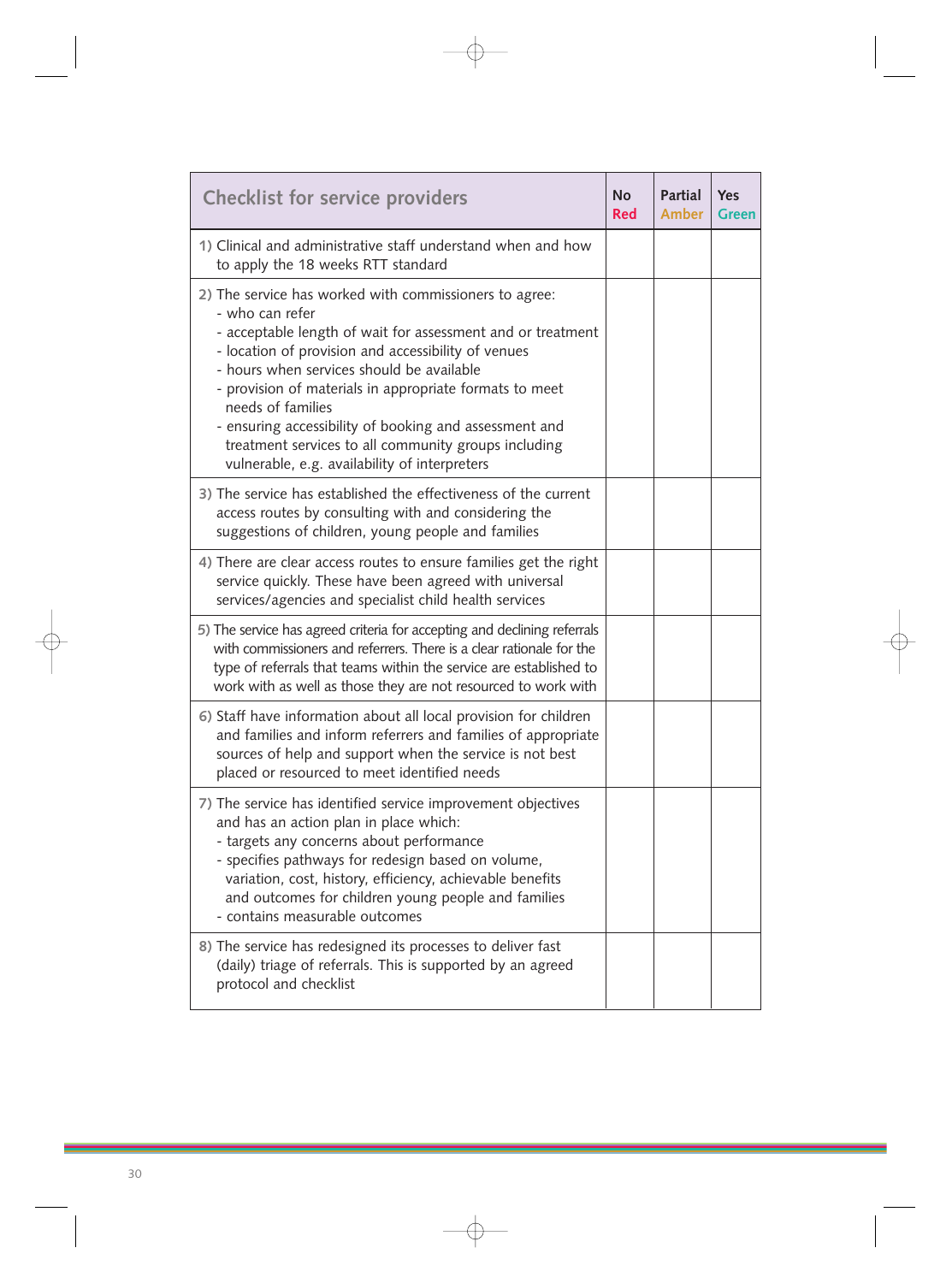| <b>Checklist for service providers</b>                                                                                                                                                                                                                                                                                                    | <b>No</b><br><b>Red</b> | <b>Partial</b><br>Amber | <b>Yes</b><br><b>Green</b> |
|-------------------------------------------------------------------------------------------------------------------------------------------------------------------------------------------------------------------------------------------------------------------------------------------------------------------------------------------|-------------------------|-------------------------|----------------------------|
| 9) The service ensures that all accepted referrals are<br>processed in date order, with the exception of emergency<br>appointments (where the child or young person must be<br>seen on the same day as the referral is received). Families<br>are offered the next available appointment but have a<br>choice to wait longer if they wish |                         |                         |                            |
| 10) Professionals accept and build on assessments documented<br>by others rather than repeating information gathering that<br>has happened earlier in the patient journey, e.g. from the<br>common assessment framework                                                                                                                   |                         |                         |                            |
| 11) The service ensures that families are able to choose an<br>appointment rather than being sent one. This includes<br>choice of date, time, venue and clinician                                                                                                                                                                         |                         |                         |                            |
| 12) The service provides clear information for families on<br>questions such as:<br>- what is CAMHS?<br>- who I will see?<br>- where and when?<br>- what are my choices?<br>- what will happen next?<br>- what can I expect from the pathway or package of care?                                                                          |                         |                         |                            |
| 13) Waiting times are equitable and adhere to stated<br>expected standards. All staff are clear about the<br>agreed local standards (applying the 18 weeks standard<br>appropriately when required) and can explain to<br>families any expected length of wait for initial or<br>subsequent appointments                                  |                         |                         |                            |
| 14) The service monitors demand weekly and knows the<br>number of new referrals accepted and the number of<br>families discharged in the previous week                                                                                                                                                                                    |                         |                         |                            |
| 15) The service plans activity weekly in line with actual<br>demand and has a capacity plan that can be adjusted<br>monthly or quarterly                                                                                                                                                                                                  |                         |                         |                            |
| 16) Analysis of numbers of referrals and discharges in a time<br>period and waiting times for first and subsequent<br>appointments is discussed with staff                                                                                                                                                                                |                         |                         |                            |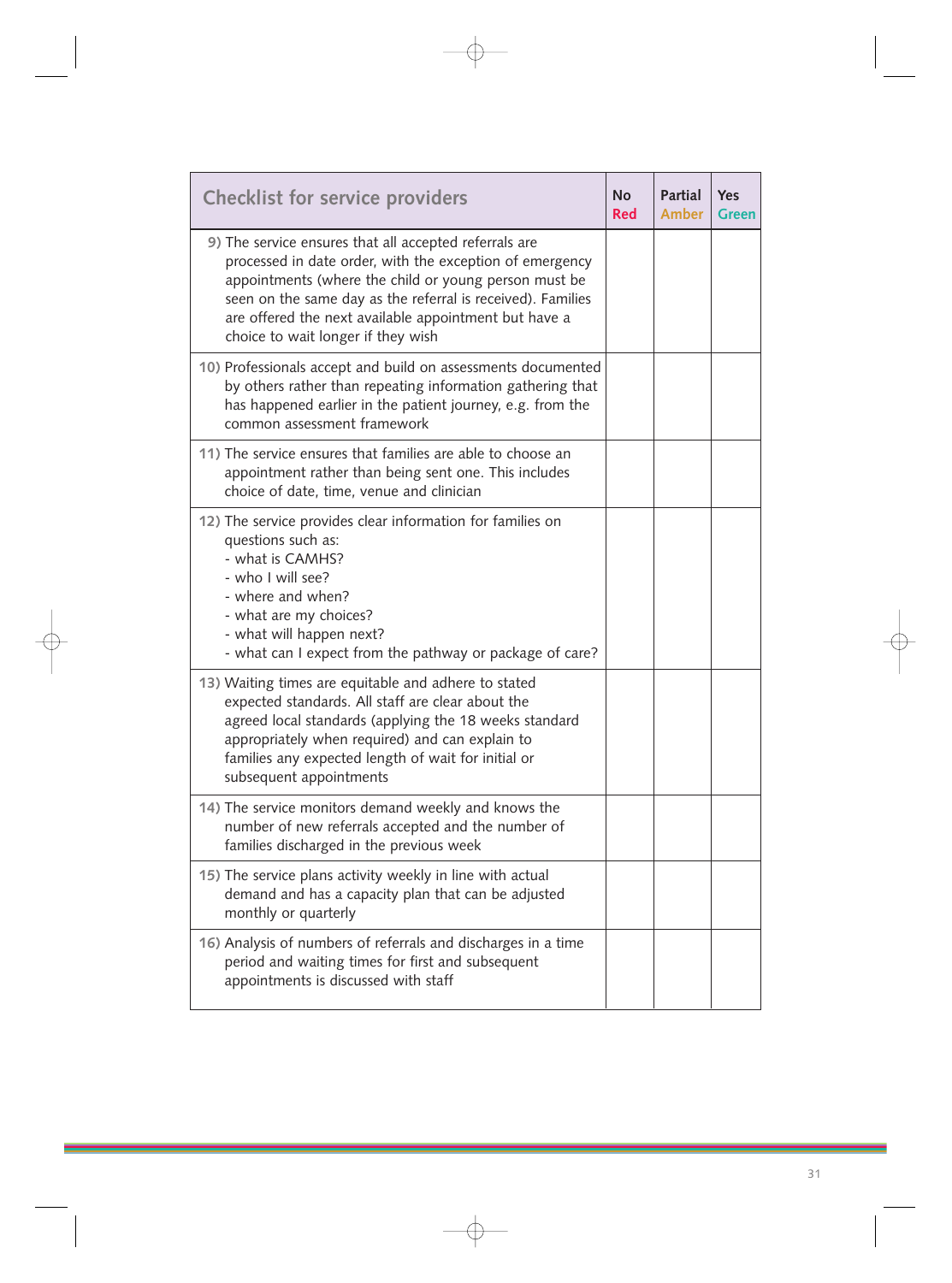| <b>Checklist for service providers</b>                                                                                                                                                                                                                                                                                                                | <b>No</b><br><b>Red</b> | Partial<br><b>Amber</b> | <b>Yes</b><br><b>Green</b> |
|-------------------------------------------------------------------------------------------------------------------------------------------------------------------------------------------------------------------------------------------------------------------------------------------------------------------------------------------------------|-------------------------|-------------------------|----------------------------|
| 17) The service is able to deploy staff flexibly to manage the<br>impact of emergency care on planned appointments and<br>interventions. The service has developed predictors based<br>on local daily, weekly and annual monitoring of demand                                                                                                         |                         |                         |                            |
| 18) The staff have clear job plans showing when they<br>are delivering appointments, group sessions and<br>other interventions                                                                                                                                                                                                                        |                         |                         |                            |
| 19) The service has a workforce plan that ensures the<br>development of the required skills to maintain capacity and<br>offer a range of core interventions to support the volume<br>of presenting problems referred to the service. This enables<br>flexible deployment and delivers the productivity needed<br>to meet local waiting time standards |                         |                         |                            |
| 20) The service has developed activity/performance<br>monitoring systems that ensure data is recorded accurately<br>and provided in a timely way to commissioners                                                                                                                                                                                     |                         |                         |                            |
| 21) Staff appreciate the importance of gathering data<br>accurately and systematically and complete required<br>recording in a timely way. Clear standardised forms and<br>templates that link to data collection and monitoring<br>systems are in place                                                                                              |                         |                         |                            |
| 22) Staff are supported in discharge planning and caseload<br>management by using an agreed, documented process                                                                                                                                                                                                                                       |                         |                         |                            |
| 23) The service agrees care plans with children, young people<br>and families which are:<br>- documented on the IT system<br>- kept in the clinical notes<br>- shared with families<br>- shared with all agencies involved with the family, if they<br>consent to this                                                                                |                         |                         |                            |
| 24) Staff meet with commissioners to review and monitor<br>pathway performance and to manage and resolve problems                                                                                                                                                                                                                                     |                         |                         |                            |

A fully accessible service requires no column to be 'No' and no more than three items to be 'Partial'.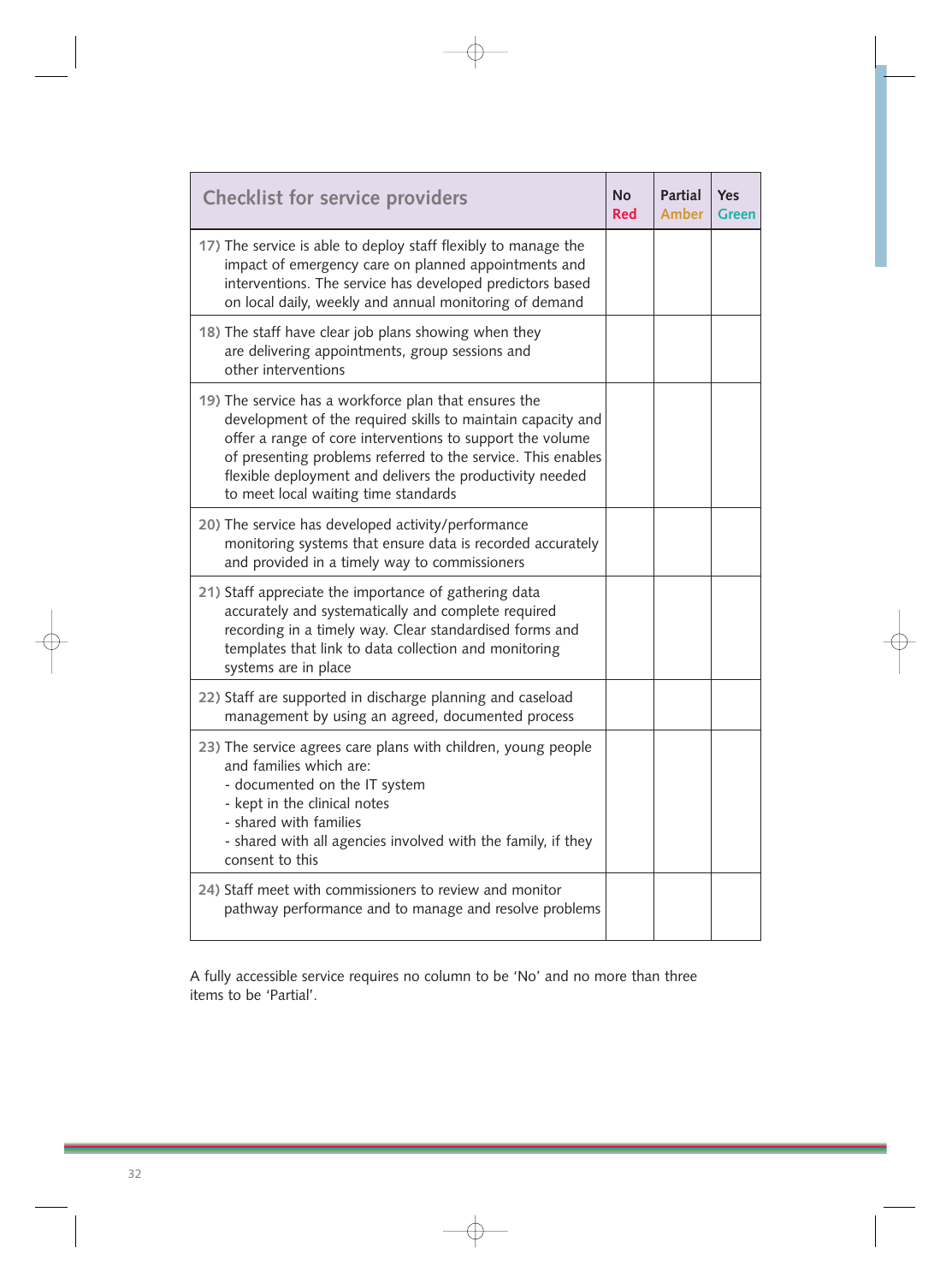# <span id="page-34-0"></span>References



CSIP/NIMHE. 2007a. **New Ways of Working for Everyone: A best practice implementation guide.**  London: Department of Health.

CSIP/NIMHE. 2007b. **Mental Health: New Ways of Working for Everyone – Developing and sustaining a creative and flexible workforce.** London: Department of Health.

CSIP. 2006. **Ten High Impact Changes for Mental Health Services.** Colchester: CSIP. Available online (accessed May 2009) at *www.mhact.csip.org.uk/ silo/files/10-hics-full-publication.pdf* 

Darzi. 2008. **High Quality Care for All: NHS Next Stage Review final report.** London: TSO.

Department of Health. 2004. **National Service Framework for Children and Young People.**  London: Department of Health.

Department of Health. 2005. **New Ways of Working for Psychiatrists: Enhancing effective, person centred services through new ways of working in multidisciplinary and multi-agency contexts.** London: Department of Health.

Department of Health. 2006. **Report on the Implementation of Standard 9 of the NSF for Children, Young People and Maternity Services.**  London: Department of Health.

Department of Health. 2007. **You're Welcome Quality Criteria: Making health services young people friendly.** London: Department of Health.

Department of Health. 2008. **The NHS in England: The operating framework for 2009/10.** London: Department of Health.

Department of Health/Department for Children, Schools and Families. 2009. **Healthy Lives, Brighter Futures: The strategy for children and young people's health.** London: Department of Health.

Institute for Health Improvement. 2005. **Going Lean in Healthcare.** Cambridge, MA: Institute for Healthcare Improvement. Available online (accessed May 2009) at *www.ihi.org* 

Kurtz, Lavis, Miller, and Street. 2006. **Developing Comprehensive CAMHS: A guide.**  London: Young Minds.

Moss. 2008. **World Class Commissioning: Improving children's emotional health and psychological well-being.** Published by CSIP, available online at www.csip.org.uk/silo/files/wcccamhs-paper.pdf

National CAMHS Review. 2008. **Children and Young People in Mind: The final report of the National CAMHS Review.** London: Department for Children, Schools and Families.

National Leadership and Innovation Agency for Healthcare. 2005. **Integrated Care Pathways: A good practice guide.** Available online (accessed July 2009) at *www.nliah.wales.nhs.uk* 

NHS Institute for Innovation and Improvement. 2007. **Going Lean in the NHS: How lean thinking will enable the NHS to get more out of the same resources.** Available online (accessed May 2009) at *www.library.nhs.uk/healthmanagement/ViewReso urce.aspx?resID=275899* 

**The National Health Service (Appointment of Consultants) Amendment Regulations.** 2004. Statutory Instrument 2004 No. 3365. London: The Stationery Office.

Womack and Jones. 2005. **Lean Solutions: How companies and customers can create value and wealth together.** Brookline, MA: Lean Enterprise Institute.

Womack, Jones and Roos. 1991. **The Machine that Changed the World.** New York: Harper Collins.

York and Kingsbury. 2009. **The Choice and Partnership Approach.** Surrey: CAMHS Network. *www.camhsnetwork.co.uk* 

**Note:** All Department of Health publications can be accessed online at *www.dh.gov.uk* – search for publication title